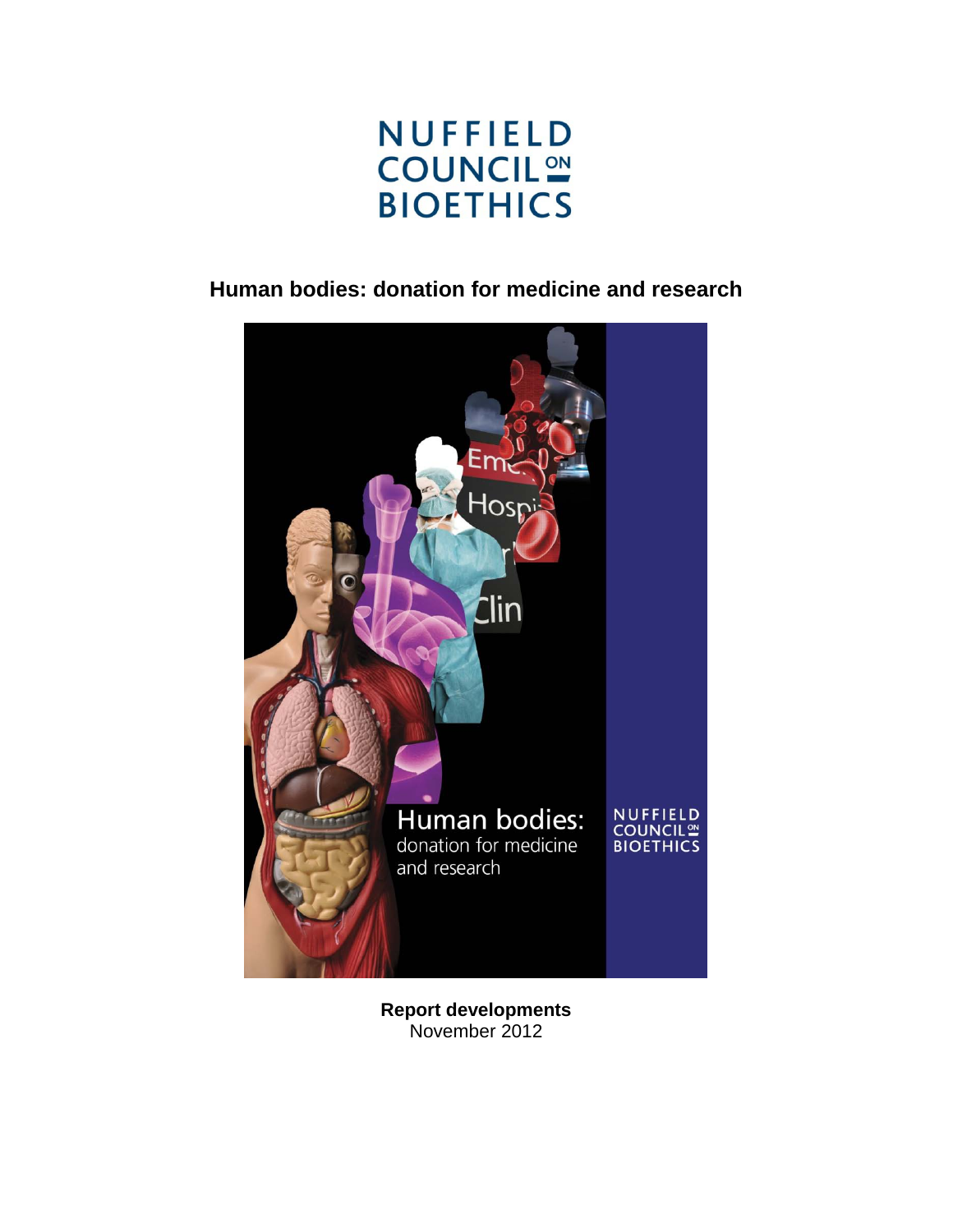# **Contents**

| Developments relating to the Report's recommendations and conclusions  4            |  |
|-------------------------------------------------------------------------------------|--|
|                                                                                     |  |
|                                                                                     |  |
| YouGov publishes poll results based on Nuffield Council report5                     |  |
| HealthTalkOnline publishes resource on deceased tissue donation for research 6      |  |
|                                                                                     |  |
| New South Wales Government publishes organ donation discussion paper7               |  |
|                                                                                     |  |
|                                                                                     |  |
| Stem cell research on donor embryos sometimes not disclosed by US fertility clinics |  |
|                                                                                     |  |
|                                                                                     |  |
|                                                                                     |  |
| HTA publishes position statement on deceased tissue research 13                     |  |
| Organ donation opt-out backed by two thirds in BBC Wales poll 13                    |  |
|                                                                                     |  |
|                                                                                     |  |
|                                                                                     |  |
| Study suggests egg donors remain fertile following donation  16                     |  |
| Fertility company targets female Cambridge students for donor eggs  17              |  |
|                                                                                     |  |
| Patients at Devon hospital asked to be organ donors on admission 18                 |  |
|                                                                                     |  |
|                                                                                     |  |
|                                                                                     |  |
| JME article notes research opportunity following Organ Directive  21                |  |
|                                                                                     |  |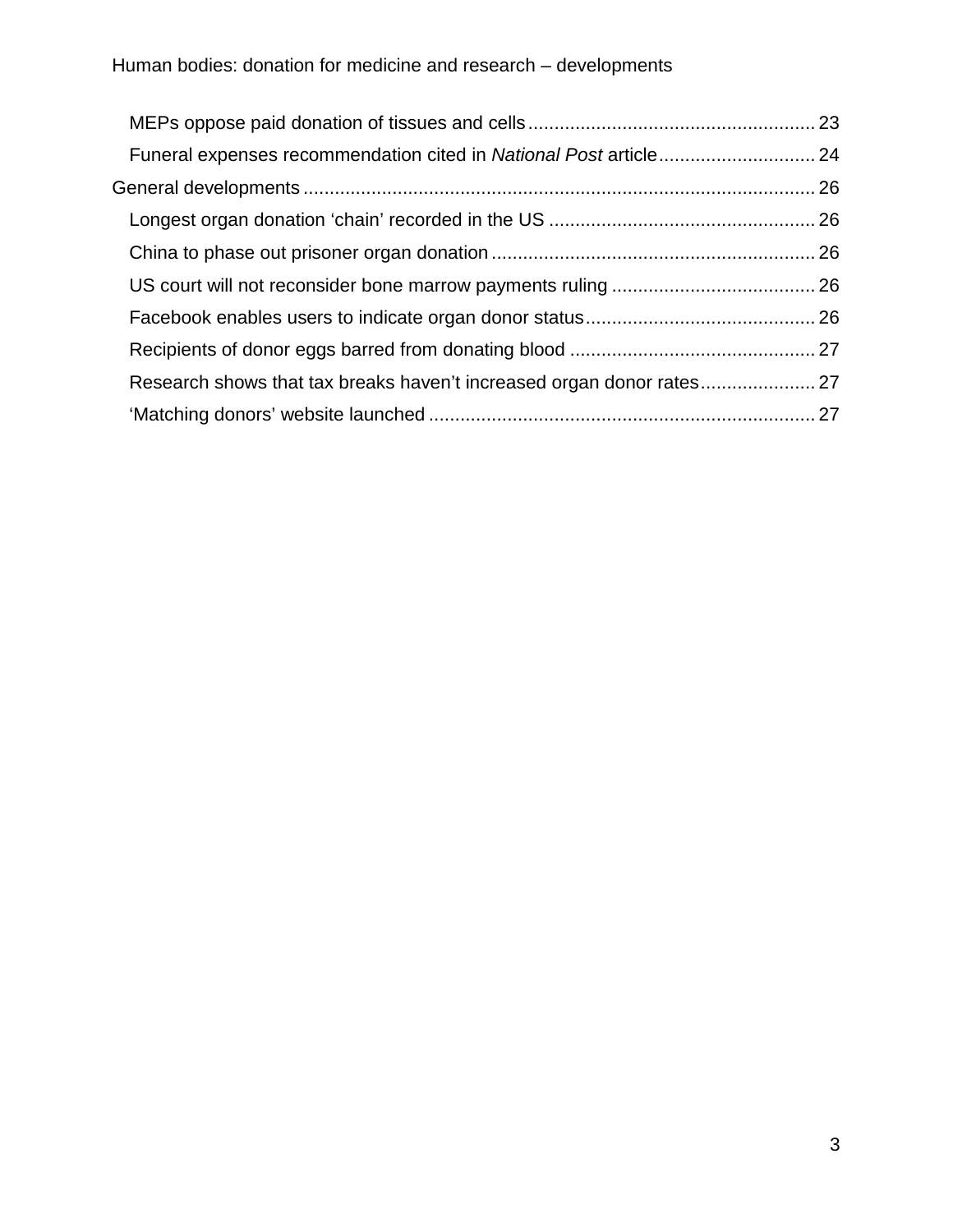# <span id="page-3-0"></span>**Introduction**

In October 2011, the Nuffield Council on Bioethics published a report entitled *[Human](http://nuffieldbioethics.org/donation)  [bodies: donation for medicine and research](http://nuffieldbioethics.org/donation)*. This document, published just over a year after the report's launch, highlights both general developments in areas focused on in the report, and also specific developments in relation to its recommendations and conclusions. These are addressed in chronological order.

### <span id="page-3-1"></span>**Developments relating to the Report's recommendations and conclusions**

# <span id="page-3-2"></span>**DH suggests ODR administration could be privatised 18 October 2011**

#### **Relevant recommendations**

There is clearly a risk that, in the face of such organisational changes and pressure on budgets, valuable systemic improvements that have led in recent years to significant increases in the number of organs made available for transplantation might be lost. We recommend that the Department of Health should monitor closely the impact of these changes on organ donation services, and be prepared if necessary to act to protect systems that have been shown to work well.

The Working Party endorses this recommendation. It should not be the case that the public's willingness to donate is undermined by information technology systems that are unable to account accurately for potential donors' preferences.

The DH published a [commercial review](http://www.dh.gov.uk/prod_consum_dh/groups/dh_digitalassets/documents/digitalasset/dh_130563.pdf) of the functions of NHS Blood and Transplant, which includes a suggestion that running the ODR could be privatised.

In its review, DH noted that "NHSBT should consider specialist solutions given the willingness and capability of the private sector to deliver systems of this nature. Therefore, DH supports the proposal to develop a business case for the delivery of a new ODR that includes the options involving any necessary private sector expertise."

# <span id="page-3-3"></span>**HFEA increases compensation for gamete donors 19 October 2011**

#### **Relevant recommendation**

We recommend that the current cap of £250 on lost earnings that may be reimbursed should be removed, and that lost earnings, where applicable, should be reimbursed in full in the same way as other expenses such as travel costs.

The Council rejects outright the concept of paying a 'purchase' price for gametes, where any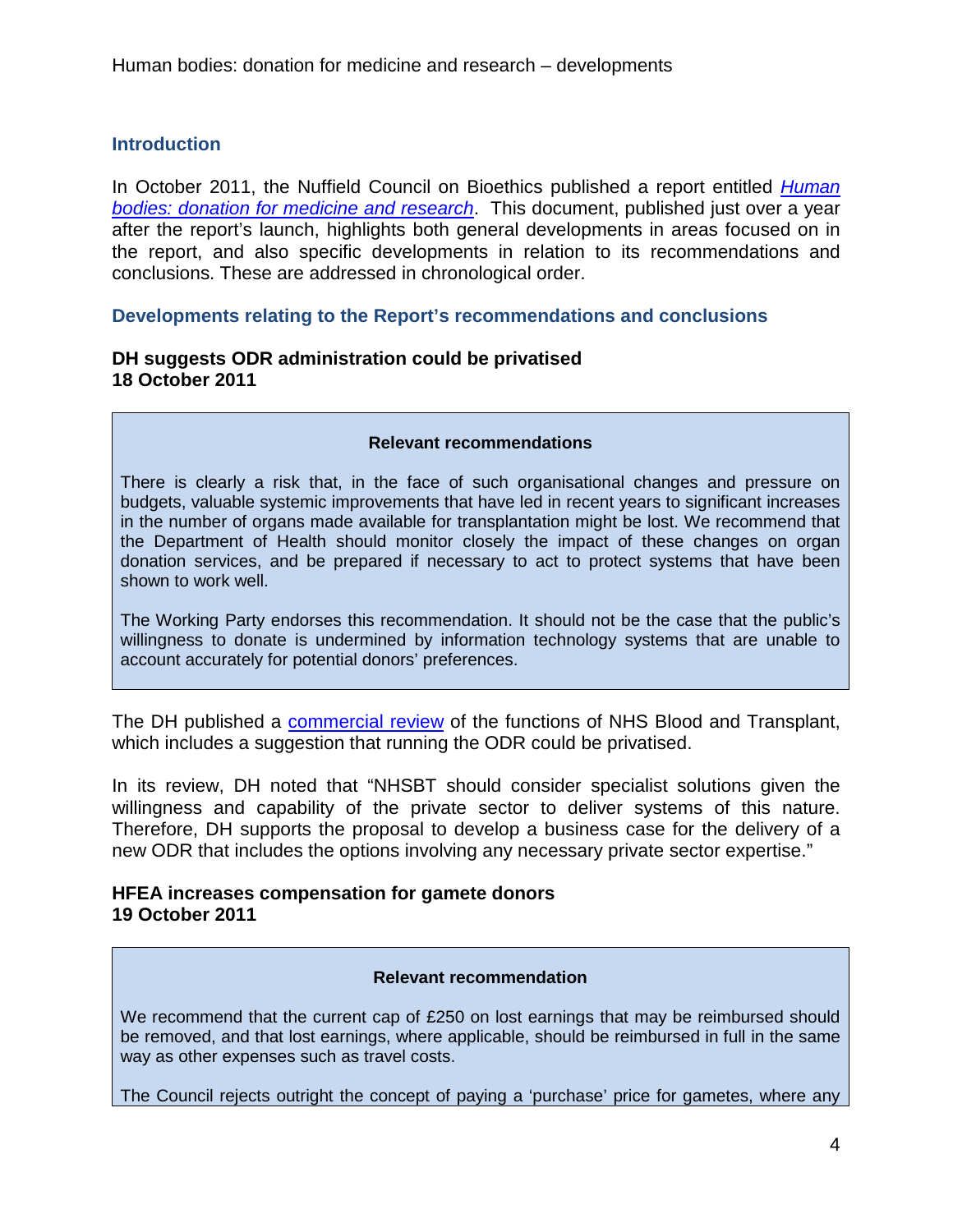payment made is understood as payment for the gamete itself, rather than as recompense or reward to the donor herself or himself.

Shortly after the Nuffield Council's report was published in October 2011, the **[HFEA](http://www.hfea.gov.uk/6700.html)** agreed to change its rules on the amount of compensation that gamete donors may receive from clinics.

The new scheme, which follows a consultation that ran from January to April 2011, permits the payment of a fixed sum of up to £35 per visit for sperm donors, and a fixed sum of up to £750 per cycle of donation for egg donors. Both amounts include expenses. This changes a system which has operated since 2006 where anyone who donated either eggs or sperm was entitled to travel expenses incurred and compensation for loss of earnings of up to £61.28 per day, but no more than £250 in total for each cycle of donation.

# <span id="page-4-0"></span>**YouGov publishes poll results based on Nuffield Council report 3 November 2011**

### **Relevant recommendation**

We recommend that NHS Blood and Transplant should consider establishing a pilot scheme to test the public response to the idea of offering to meet funeral expenses for those who sign the ODR and subsequently die in circumstances where they could become organ donors.

Following the publication of the Nuffield Council's report, YouGov launched a [poll](http://cdn.yougov.com/cumulus_uploads/document/2011-11-03/YG-Archives-YouGov-DonationCosts-031111.pdf) based on the recommendation relating to the payment of funeral expenses. The poll asked 2,640 UK participants the following question: "It has been suggested that the NHS should pay for the funeral costs of people who have donated their organs. Would you support or oppose this proposal?" The results of the poll showed that 47 per cent supported the proposal, 32 per cent opposed it, and 21 per cent did not know whether they supported or opposed.

In addition, the poll asked: "And do you think that offering to pay for the funeral costs of those who donate their organs will increase or decrease the number of people who register to donate their organs, or will make no difference?" In total, over half of participants (56%) stated that it would *increase* the number of people, 32 per cent stated it would make no difference, 11 per cent 'did not know', and just one per cent thought that it would decrease the number of people who register to donate organs.

For the 1,897 participants who were not registered organ donors, YouGov also asked: "You said that you are not currently on the Organ Donor Register. If funeral costs were paid for people who donated organs, would this make you more likely to join the Organ Donor Register, less likely to join, or would it make no difference?" The majority of participants (58%) felt that such a change of policy would make no difference to the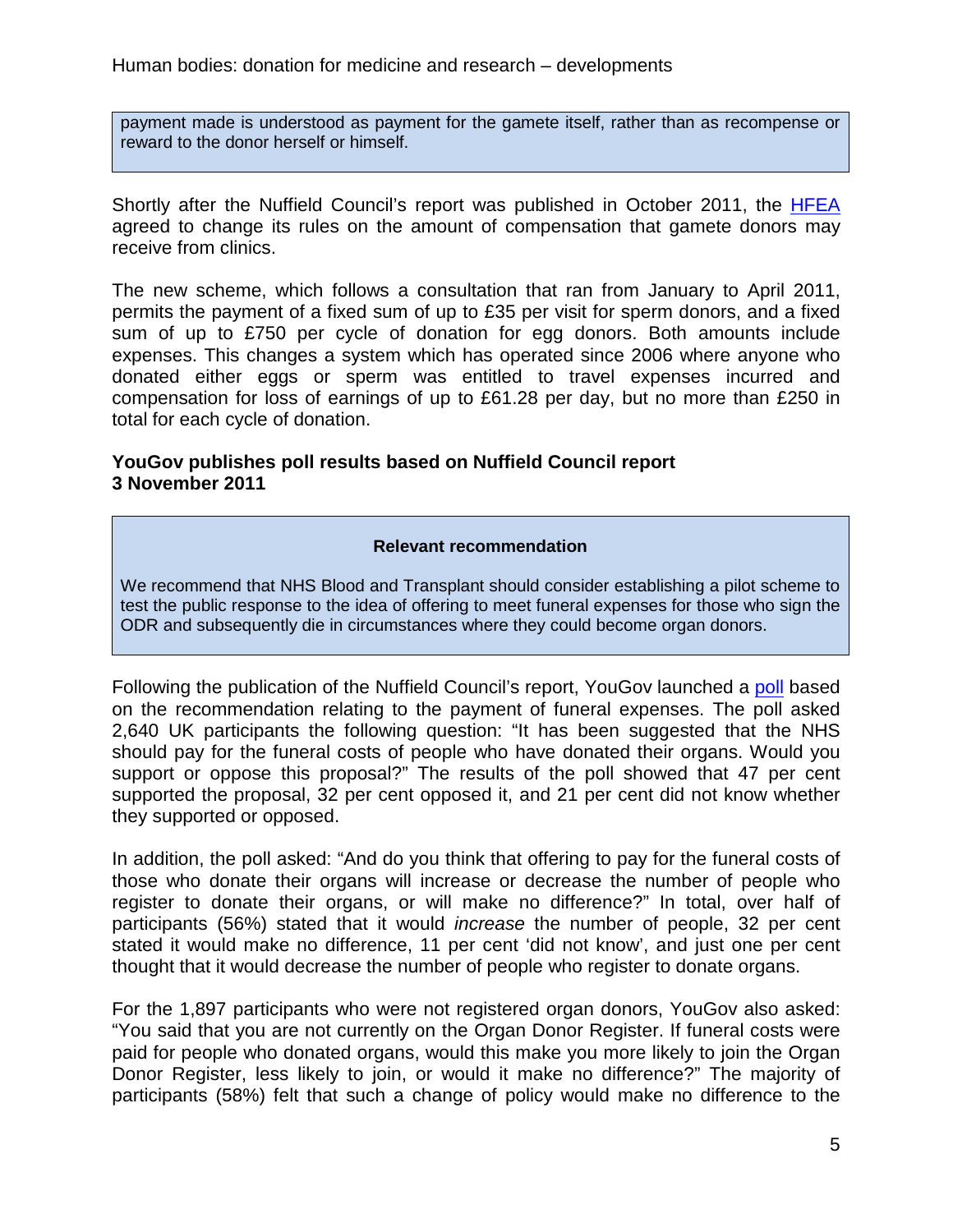likelihood of them joining the register, but 28 per cent said that they were more likely to register to donate. Three per cent stated that it would make them *less* likely to donate, and 12 per cent 'did not know'.

# <span id="page-5-0"></span>**HealthTalkOnline publishes resource on deceased tissue donation for research 1 December 2011**

### **Relevant recommendation**

We recommend that the National Institute for Health Research and the Medical Research Council should take a lead in discussing with research organisations in both academic and commercial sectors, and with NHSBT Tissue Services, whether there is sufficient demand for a more structured approach to access to tissue from deceased donors for research purposes around the country.

HealthTalkOnline, an online resource where the views of both patients and members of the public on various aspects of health care are given a forum, published a [resource](http://www.healthtalkonline.org/medical_research/Biobanking/Topic/4193/) which focuses on the issue of using the tissue of deceased persons for research. Several accounts have been gathered from participants, and views ranged from those who put deceased donation "to the back of my mind", "pretending I'm not mortal." However, most people interviewed by researchers were positive about the idea of deceased donation, regardless of whether or not they had thought about the issue prior to their interview, although a few found it a difficult issue to think about.

As well as providing several very useful accounts on deceased donation, the resource also suggests that those who would like to read further discussion about the issues of deceased donation should refer to the Nuffield Council's report.

### <span id="page-5-1"></span>**Pharma industry agrees academic access to compounds 5 December 2011**

### **Relevant recommendation**

We conclude that it is appropriate for commercial companies to make an explicit, and additional, contribution, in some way, to the costs of maintaining these public goods to reflect the value of the public's donation. We therefore recommend that any prospective sample collection for research (whether national or local) should be underpinned by a business plan that includes funding contributions from the full range of public, charitable and private sources, depending on where research users for the particular collection are likely to be located. Any such business plan should ensure that the financial value of the materials that patients and members of the public have freely donated should be recognised as being on the 'public' side of the balance sheet.

We conclude that where material is freely donated by patients or by members of the public, it is not acceptable for individual researchers or research groups to hinder, inhibit or refuse access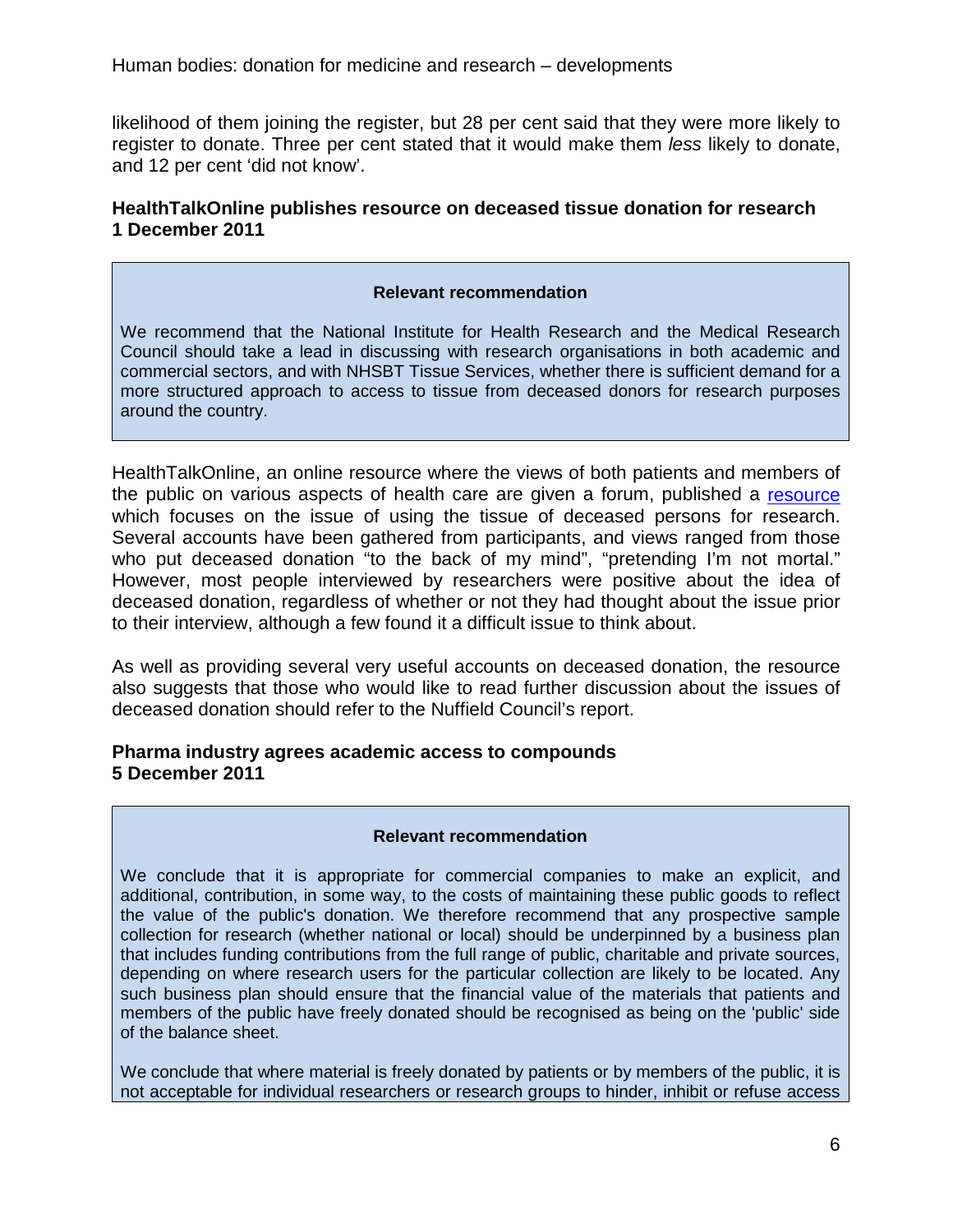to other researchers for scientifically valid research, unless there are sound reasons for doing so. Indeed, we take the view that where material has been donated for research use, there is an ethical imperative to make the most efficient possible use of it.

In December, global pharmaceutical company [AstraZeneca](http://www.astrazeneca.com/Media/Press-releases/Article/20110512-groundbreaking-scientific-collaboration-and-uk-academia) announced that it would grant academic researchers access to compounds developed by its own scientists. This announcement followed an agreement between the MRC and AstraZeneca, where the latter agreed to grant academic researchers access to 22 compounds developed by its own teams.

As part of the collaboration, the MRC invited research proposals from the UK's academic community to use the compounds in new areas. The MRC is set to judge and select the best scientific proposals, and award up to a total of £10 million to fund research based on the use of the 22 compounds.

The announcement that the two organisations would collaborate in this way came on the same day that David Cameron [unveiled a new strategy](http://www.guardian.co.uk/society/2011/dec/05/cameron-nhs-sale-life-sciences) designed to encourage and increase collaboration between scientists working for pharmaceutical companies and those working in the NHS.

## <span id="page-6-0"></span>**New South Wales Government publishes organ donation discussion paper 6 December 2011**

### **Relevant recommendations**

In our opinion, the importance to be attached to the person's own wishes rules out absolutely any consideration of introducing a 'hard' opt-out approach to deceased organ donation, given the impossibility of ensuring that everyone would be sufficiently well-informed to have the opportunity of opting out during their lifetime.

We would not oppose on ethical grounds a soft opt-out system, in which families had the opportunity (without pressure) of contributing their knowledge of the person's own views and, where appropriate, of determining that the person would not have wished to become a donor, or indeed that donation would cause the family significant distress. We do, however, note some practical difficulties.

We conclude that, in principle, both mandated choice and prompted choice systems present ethical options for seeking authorisation in advance to deceased organ donation.

The Government in New South Wales published a [discussion paper](http://www.health.nsw.gov.au/pubs/2011/pdf/increasing_organ_donation.pdf) in December 2011 which sought views on a number of questions relating to organ donation.

Recognising the shortage of organs in the State, the discussion paper focused on suggestions which would increase the number of organs available. Suggestions included switching to an 'opt out' model for organ donation, and promoting the use of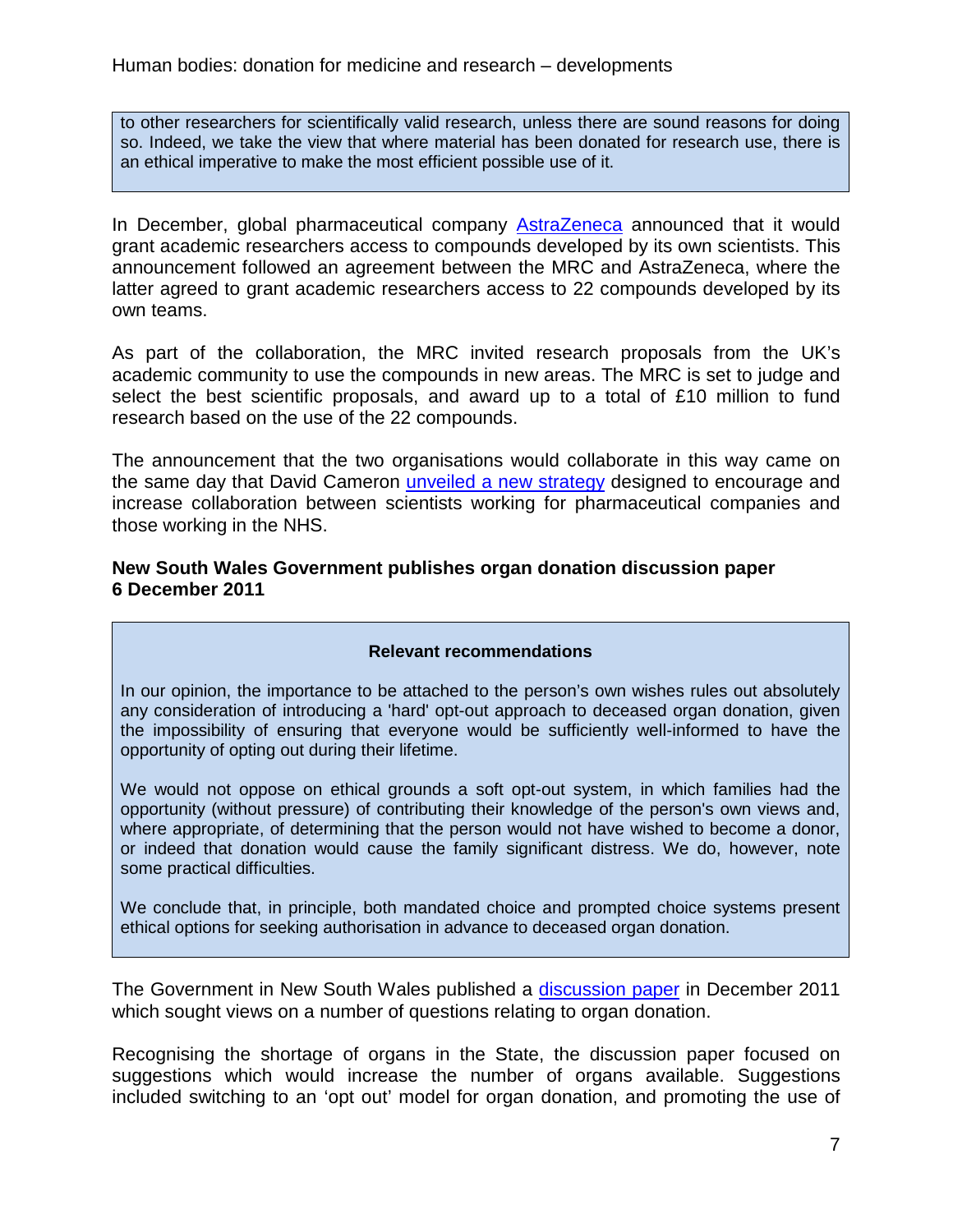advance care directives for people to make their wishes regarding donation known (i.e. where people are not on the national register). The discussion paper also put forward the idea of 'designated requestors' should be introduced to help families dealing with consent issues at the point of potential organ donation of a relative, and also recognised that the existence of a family veto for organ donation meant that a number of patients who wanted to donate were precluded from doing so because such a veto was invoked. The paper therefore suggested the policy that family members' right to refuse donation, even if their family member is on the register, should be revoked.

Comments on these issues, and others concerning organ donation in the state of New South Wales were invited until January 2012. The Government's official web page for organ donation is currently under construction, but will provide details about the conclusions arising from the discussion paper once the site is completed.

# <span id="page-7-0"></span>**NICE launches new guidance on organ donation 12 December 2011**

### **Relevant recommendation**

We conclude that information must be *available* to those considering donation and it must always be clear that more information is available if people desire it. If people make it clear that they wish to agree to donation, whether in advance via the Organ Donation Register, or on behalf of a deceased relative, even if they do not want to know any details about the process, this should be accepted as sufficient expression of their wishes.

In December 2011, the National Institute for Health and Clinical Excellence (NICE) published its first ever guideline that addresses the shortage of organs for transplant. NICE recommended that organ donation should be considered as a normal part of endof-life care planning, and that each hospital should have a policy and protocol for identifying potential donors and managing the consent process. The guideline also recommends that in all cases those close to the patient should be approached in a professional, compassionate and caring manner, and be given sufficient time to consider the information they have been offered.

In addition, the guideline states that patients who are potentially suitable donors should be identified as early as possible based on two possible criteria. The first is defined by clinical trigger factors, which indicate a high likelihood of brainstem death, in patients who have had a catastrophic brain injury. The second is the intention to withdraw lifesustaining treatment in patients with a life-threatening or limiting condition which will, or is expected to, result in circulatory death. If the patient is in circumstances where they are able to make their own decisions, the health care team should seek their views on organ donation and, where appropriate, their consent.

# <span id="page-7-1"></span>**Relatives overrule organ donor wishes 22 December 2011**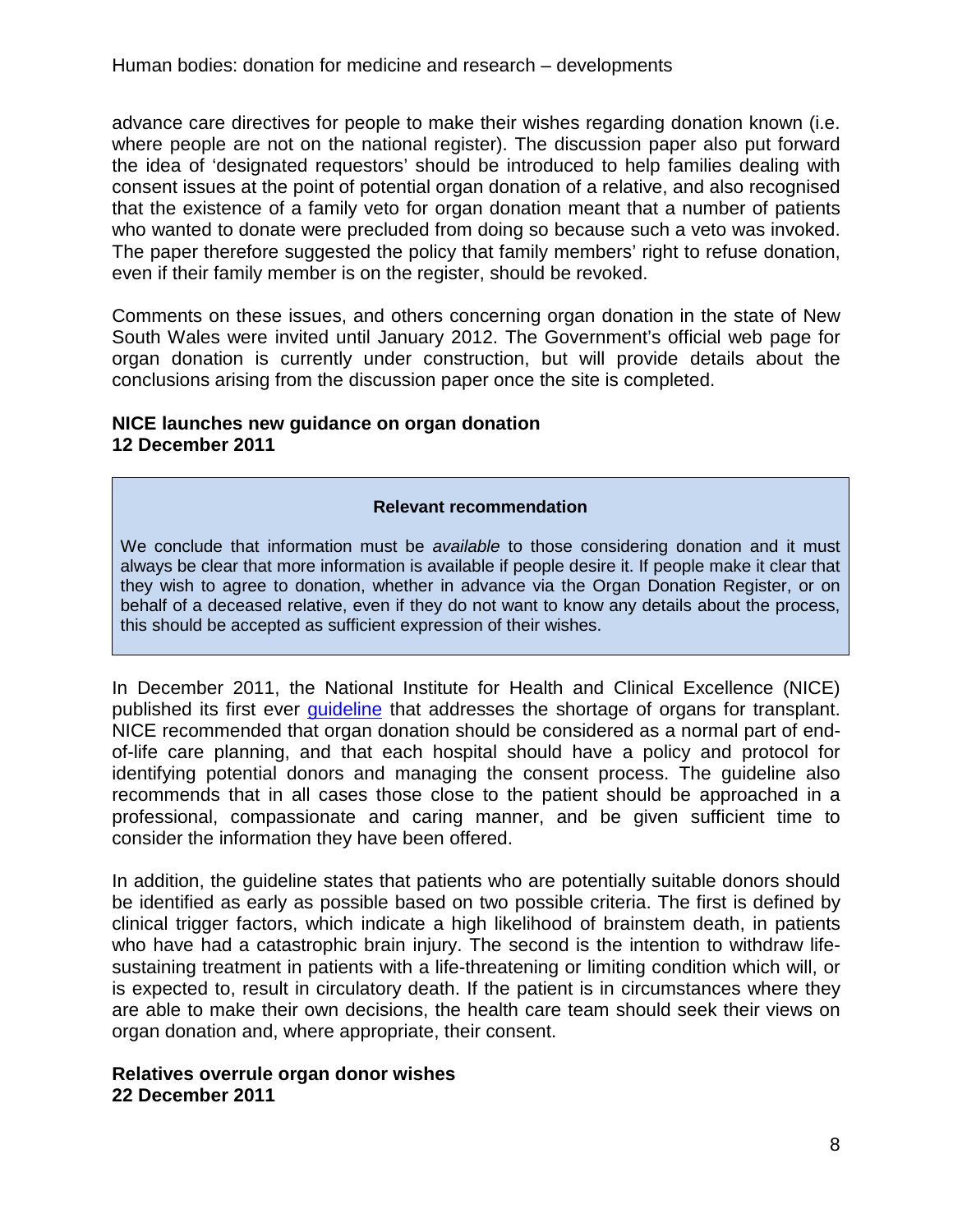### **Relevant recommendation**

We conclude that information must be *available* to those considering donation and it must always be clear that more information is available if people desire it. If people make it clear that they wish to agree to donation, whether in advance via the Organ Donation Register, or on behalf of a deceased relative, even if they do not want to know any details about the process, this should be accepted as sufficient expression of their wishes.

In December 2011, the Royal Victoria Infirmary in Newcastle reported [research findings](http://bja.oxfordjournals.org/content/108/suppl_1/i80.abstract) which suggest that families regularly refuse to allow their relatives' organs to be donated for treatment. Specifically, the research concluded that, in cases where the patient is registered on the ODR, one in ten families of dead patients refuse donation.

The research did not call for changes which would allow families to be overruled, but did argue that the process should be handled with greater sensitivity, such that more families might consent to donation. The researchers also concluded that "although not wholly consistent, a large body of work suggests that teams can improve consent rates by attention to key aspects of the family approach. Increasing consent rates in the UK beyond the current rate of 60 per cent is a realistic aim and would be a major step in addressing unmet transplantation needs."

The authors identified a number of practical steps that might help achieve this aim:

- an approach pre-planned by the coordinator/specialist nurse and healthcare team to consider specific individual circumstances—the 'team huddle';
- requesting donation via individuals known to the family;
- requesting donation via team members with the required training and expertise to provide the right information in a sensitive and empathic manner. In the UK, this should be the SNOD and a senior doctor;
- requesting at a time separate to that when the family are informed of the death or its inevitability, in an unhurried manner in an appropriate setting;
- use of unapologetic and positive language, emphasising the benefits of donation;
- ensuring the family are given specific information as detailed above and that in particular, concerning DBD, that the concept of brain death has been fully explained.

Concern about families vetoing relatives' decision to donate was also raised in a [Personal View](http://www.bmj.com/content/345/bmj.e5275) by David Shaw published in the BMJ on 7 August 2012. This piece argued that clinicians have a responsibility to pursue donation where the deceased person had signed the ODR, even when the family is reluctant to accept it. It stated that, "The family's proximity increases the stress on the doctor, but does not change the ethics of the situation. Although we should treat the family compassionately, doctors do not have the same duty to the family as to dying patients or other patients who need organs".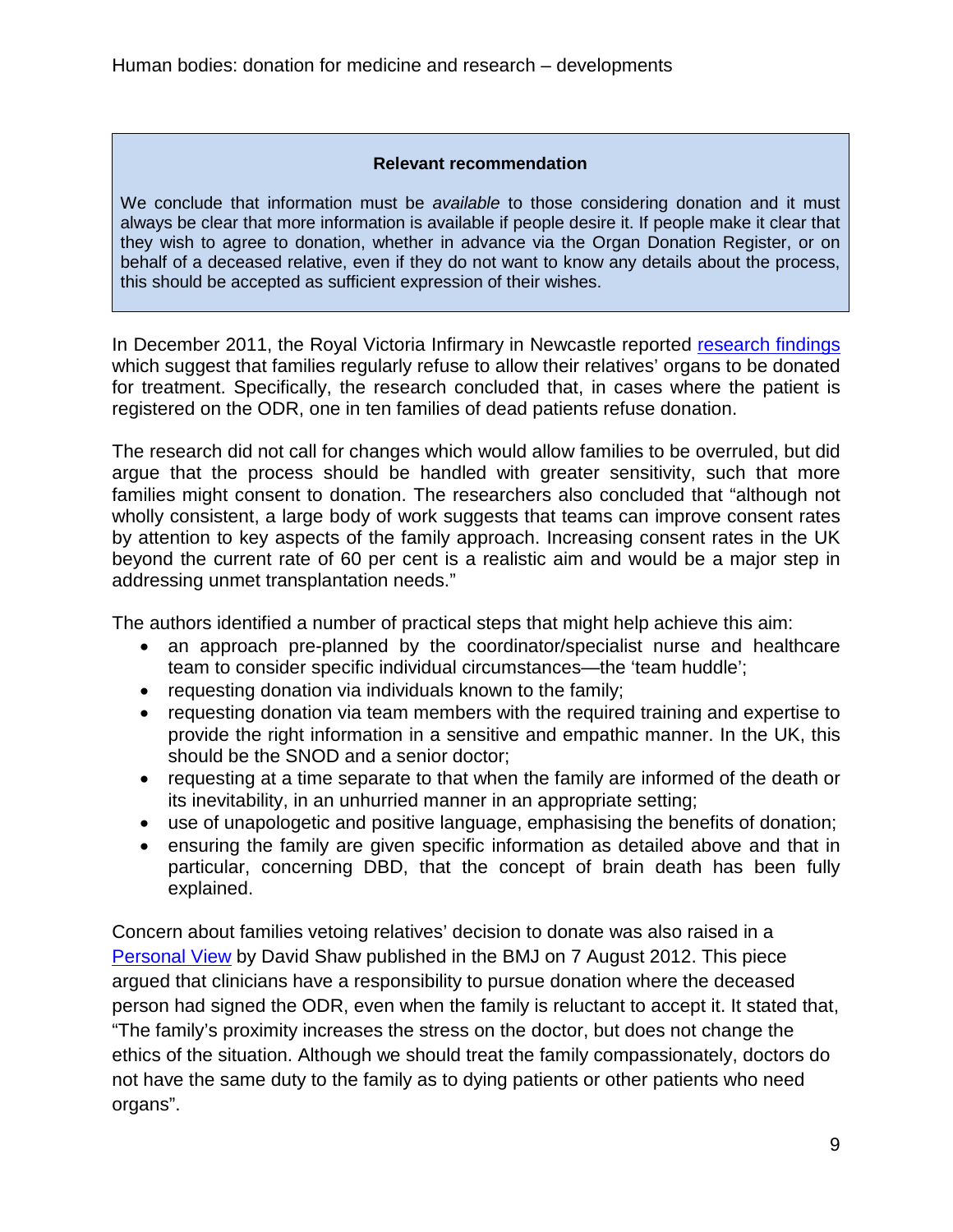### <span id="page-9-0"></span>**Stem cell research on donor embryos sometimes not disclosed by US fertility clinics 29 December 2011**

#### **Relevant recommendation**

We recommend that the World Health Organization should develop appropriate guiding principles to protect egg donors from abuse or exploitation.

Research published in *[Fertility and Sterility](http://www.fertstert.org/article/S0015-0282%2811%2902811-1/abstract)* investigated whether egg donors whose eggs are used to form embryos for treatment purposes are informed by US clinics when those embryos are, in fact, used for research.

The research found that 66 consent forms for egg donation were provided by 100 clinics which both accept egg donation and also provide 'excess' embryos for research. These consent forms indicated that, although *most* egg donor consent forms inform donors that they will not have control over embryos which result from their donation, only 30 per cent inform them that some embryos may be used for research.

Writing in an email cited in an article by *[Reuters](http://uk.reuters.com/article/2011/12/29/us-stem-cell-idUKTRE7BS19A20111229)*, the authors of the report recommended that "all IVF clinics that provide some embryos for research inform egg donors about the possibility of such research (including stem cell research, which is particularly controversial)".

# <span id="page-9-1"></span>**NHSBT unveils plans for increasing living kidney donation 24 January 2012**

#### **Relevant recommendation**

The Working Party endorses the Organ Donation Taskforce's focus on tackling the structural problems that have, in the past, hindered the optimal use of the organs that are potentially available.

In January 2012, NHS Blood and Transplant (NHSBT) launched the first [UK Strategy for](http://www.nhsbt.nhs.uk/news/2012/newsrelease240112.html)  [Living Donor Kidney Transplantation.](http://www.nhsbt.nhs.uk/news/2012/newsrelease240112.html)

The strategy will build on the existing living kidney donor programme, in which paired, pooled and altruistic non-directed donations are already possible in the UK and which are growing in popularity. Public Health Minister, Anne Milton, reported that the Department of Health was working closely with NHSBT to ensure that commissioning arrangements were in place so that the number of living donors could continue to grow. Living donor kidney transplants increased three-fold between April 2000 and March 2010, and were noted to be highly successful, with 93 per cent of living kidney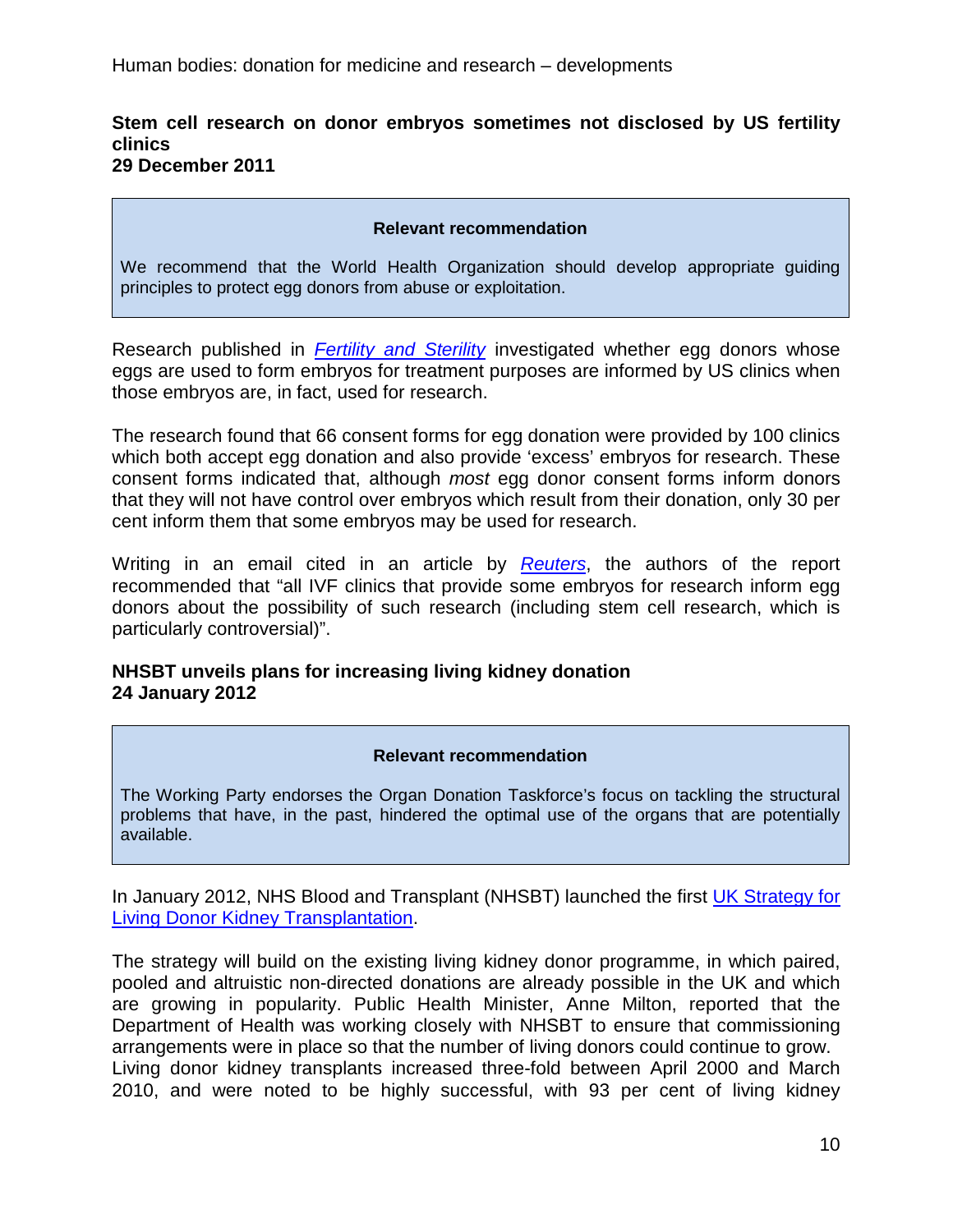Human bodies: donation for medicine and research – developments

transplants still functioning well after the first year compared with 88 per cent of those using deceased donor kidneys.

One of the 'action points' of the strategy arose from the fact that there are sometimes delays in the preparation of donors and recipients. The [strategy](http://www.nhsbt.nhs.uk/downloads/board_papers/sept12/r12_90_Living_Kidney_Donor_Strategy_update_Sept_12.pdf) notes that "multiple factors are known to contribute to delay/impact on the duration of pre-donation/pretransplant assessment. These are primarily linked to availability of resources and infrastructure within individual centres and/or across regional networks by are also recognised as generic issues. Such structural problems were highlighted in the Council's report, in particular when it endorsed the work of the ODT in tackling such structural issues.

## <span id="page-10-0"></span>**BMA publishes report on organ donation policy 13 February 2012**

#### **Relevant recommendations**

We recommend that any system set up to document people's wishes that mandates a response to a question about organ donation should also include the option of expressing objection; to do otherwise significantly undermines commitment to following the wishes of the deceased and even, arguably, fails to comply with the spirit of current legislation with its current focus on consent. We further recommend that *any* system set up to document people's wishes regarding donation (including the current ODR) should be able to register objections.

We therefore recommend that, where a health need is not being met by altruist-focused interventions, the following factors should be closely scrutinised in order to ascertain whether offering a form of non-altruist-focused intervention might or might not be harmful:

- the welfare of the donor: this should be understood very broadly, including physical and psychological risks at the time of donation, physical and psychological risks in the future, and the extent to which the donor feels they have other options open to them;
- the welfare of other closely concerned individuals;
- the potential threat to the common good: for example the possible impact on existing donation systems, and the risk of increasing social inequalities;
- the professional responsibilities of the health professionals involved; and
- the strength of the evidence on all the factors listed above.

We recommend that NHS Blood and Transplant should consider establishing a pilot scheme to test the public response to the idea of offering to meet funeral expenses for those who sign the ODR and subsequently die in circumstances where they could become organ donors.

We suggest that a stewardship state has a direct responsibility to explore the reasons why some populations are hesitant to donate, and if appropriate, to take action to promote donation.

The British Medical Association (BMA) published a [report](http://bma.org.uk/working-for-change/improving-and-protecting-health/organ-donation) earlier this year on UK organ donation policy. The contents of this report and some of the preliminary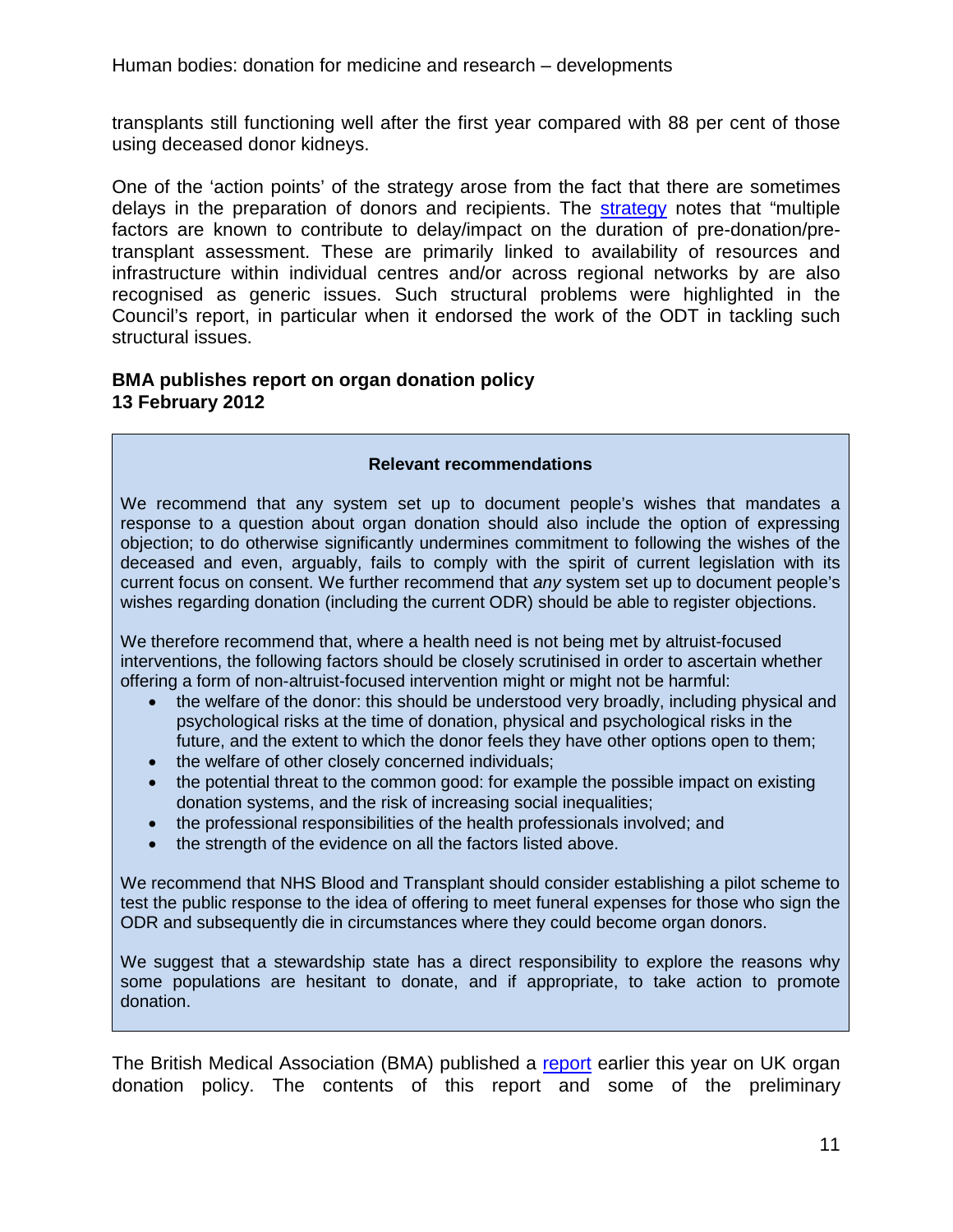recommendations considered by the BMA were discussed at a meeting prior to its publication which involved staff members of both the BMA and the Nuffield Council.

The report – entitled *Building on progress: where next for organ donation policy in the UK?* – updated a previous BMA report on organ donation, which was published in 2000, and highlighted a number of recommendations made by the Nuffield Council report.

Commenting on the Nuffield Council's recommendation that people should be able to record their objections as well as their assent to donation, the BMA noted that "[c]learly, if the option to say 'no' is to be included, there must be a clear and robust mechanism in place for those objections to be registered and acted upon. This would involve either modification of the ODR to include the option to opt out of donation or a new organ donor register designed specifically to allow people to either opt into or out of donation."

Supporting the view that altruism and social solidarity should remain principal concepts of organ donation, the BMA again referred to the Council's conclusions, and particularly the importance of altruism as "underpinning important communal values that express something very significant about the kind of society in which we would wish medicine and research to flourish." Moreover, the BMA took into consideration the detail of the Council's intervention ladder, and the conclusion that "systems based on altruism and systems involving some form of payment are not necessarily incompatible", even though they are normally seen as opposing approaches. In addressing this conclusion, the BMA "agrees that an individual donor's motivation could, under such a scheme [for funeral expenses to be paid], be both altruistic and financial, and that the system would still be based on altruism – in terms of being motivated by a desire to benefit others (including the financial position of one's relatives). Nevertheless, there would be a shift away from pure altruism in the sense of an act of social solidarity, where the motivation is to help unknown recipients, to one where the motivation is to provide financial benefit to specific members of one's family and heirs." The BMA also highlighted the need for empirical evidence to support the proposal on funeral expenses. Most extensively, the BMA devoted considerable attention to the Council's recommendation for a pilot scheme to be introduced which pays the funeral expenses of those who are registered on the ODR and die in circumstances where they become an organ donor. After reviewing the arguments in the Council's report, the BMA expressed the following view.

"There are undoubtedly ethical issues, practical problems and costimplications of this proposal that need to be thoroughly investigated. Nevertheless, the BMA does not have major ethical concerns about offering funeral expenses to those on the Organ Donor Register who go on to donate organs although we question the likely effectiveness of such a venture in increasing donation rates. Moving away from a system based solely on altruism would only be worthwhile if there is good reason to believe that it will achieve this aim. Whilst recognising the difficulty of devising a sufficiently robust study, if a pilot scheme could be devised that would measure the effectiveness of such a scheme, this would be worth exploring further. Any research would also need to address public support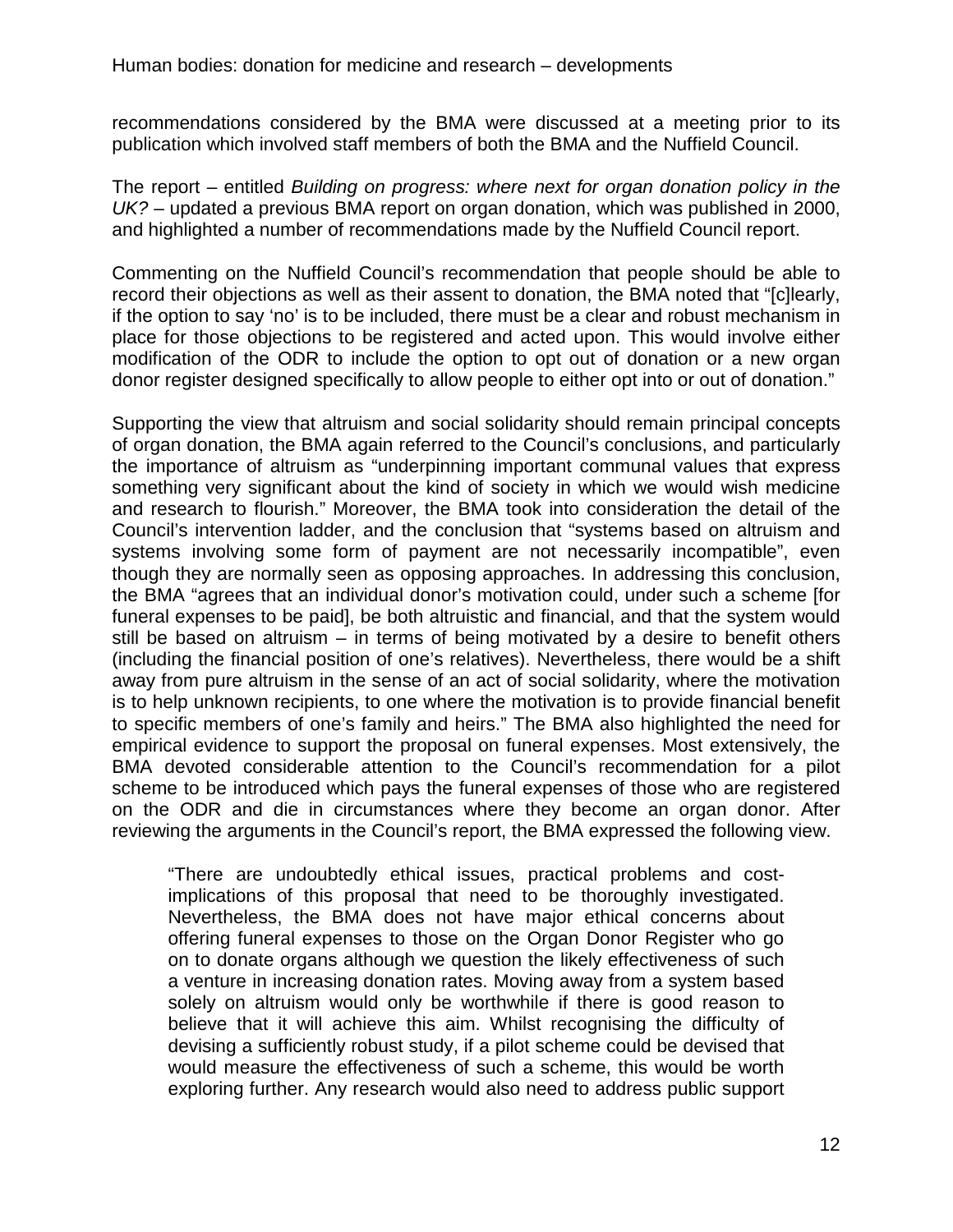and, if possible, the broader implications, if any, of introducing a system based on financial as well as altruistic motivation."

The BMA also underlined its policy which supports the introduction of an opt-out system across the UK. It stated: "the BMA remains firmly convinced that a system of opt-out with safeguards is the best option for the UK and the one that is most likely to be effective… [and] hopes that this report will encourage and facilitate informed debate amongst professionals, policy-makers and the public about how we take forward public policy on organ donation in the UK."

### <span id="page-12-0"></span>**HTA publishes position statement on deceased tissue research March 2012**

### **Relevant recommendation**

We recommend that the National Institute for Health Research and the Medical Research Council should take a lead in discussing with research organisations in both the academic and commercial sectors, and with NHSBT Tissue Services, whether there is sufficient demand for a more structure approach to access to tissue from deceased donors for research purposes across the country.

The Human Tissue Authority (HTA) published a [position statement](http://www.hta.gov.uk/legislationpoliciesandcodesofpractice/statementonextendingexistinglicencestocovertheremovaloftissuefromthedeceasedforresear.cfm) on extending existing licences to cover the removal of tissue from the deceased for research. This statement seeks to clarify this issue, and notes that it has "been working with individual establishments to extend existing removal licences where there is local need… Extending existing licences is the swiftest and most light touch approach we can take while we explore options, which include the possible introduction of a new type of licence specifically for the removal of tissue from the deceased."

### <span id="page-12-1"></span>**Organ donation opt-out backed by two thirds in BBC Wales poll 2 March 2012**

### **Relevant recommendations**

In our opinion, the importance to be attached to the person's own wishes rules out absolutely any consideration of introducing a 'hard' opt-out approach to deceased organ donation, given the impossibility of ensuring that everyone would be sufficiently well-informed to have the opportunity of opting out during their lifetime.

We would not oppose on ethical grounds a soft opt-out system, in which families had the opportunity (without pressure) of contributing their knowledge of the person's own views and, where appropriate, of determining that the person would not have wished to become a donor, or indeed that donation would cause the family significant distress. We do, however, note some practical difficulties.

If an opt-out system is introduced in Wales we recommend that this is accompanied by robust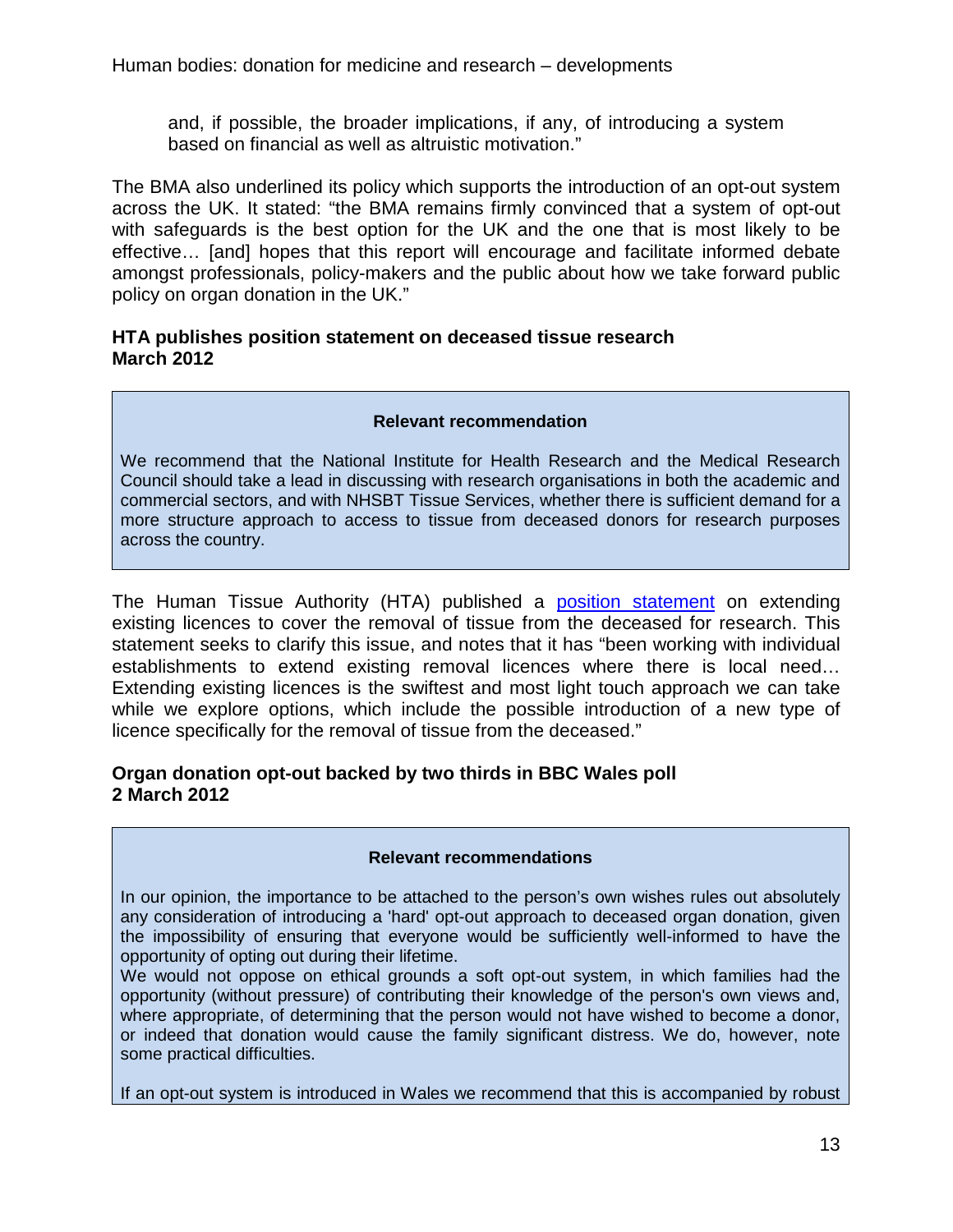research, both on the role of relatives in determining whether organs may be donated, and on the effect that the legislative change (as opposed to any confounding factors such as system changes) has had on the numbers of organs donated.

We conclude that, in principle, both mandated choice and prompted choice systems present ethical options for seeking authorisation in advance to deceased organ donation.

A [poll](http://news.bbc.co.uk/1/shared/bsp/hi/pdfs/29_2_12_bbcwalespoll.pdf) by BBC Wales has indicated that two-thirds of Welsh people support plans to introduce opt-out organ donation.

The poll – which sought the views of 1,000 Welsh people – was undertaken in light of plans by the Welsh Government to change its organ donation policy from an opt-in to an opt-out system. The poll asked participants the question: "The Welsh Assembly Government is planning to introduce a law to change the way organs are donated in Wales. If it's passed, the new law would presume people want to donate their organs when they die, unless they choose to opt out by talking their names off the register. This is known as 'presumed consent'. Are you personally in favour of a law that presumes consent for organ donation? /against a law that presumes consent for organ donation? /don't know?" Results published after the poll was carried out suggest that 63 per cent of people were in favour of opt-out, 31 per cent were against, and six per cent responded "don't know".

In addition, the Northern Ireland Assembly has [recently urged](http://www.bbc.co.uk/news/uk-northern-ireland-17114425) its Health Minister – Edwin Poots MLA – to consult on an opt-out organ donation scheme. In response to this, Mr Poots has called for a public debate on how the current system might be improved, but stopped short of any definite announcement of a formal review.

# <span id="page-13-0"></span>**Welsh Government consults on 'opt out' organ donation 8 March 2012**

### **Relevant recommendations**

We would not oppose on ethical grounds a soft opt-out system, in which families had the opportunity (without pressure) of contributing their knowledge of the person's own views and, where appropriate, of determining that the person would not have wished to become a donor, or indeed that donation would cause the family significant distress. We do, however, note some practical difficulties.

If an opt-out system is introduced in Wales we recommend that this is accompanied by robust research, both on the role of relatives in determining whether organs may be donated, and on the effect that the legislative change (as opposed to any confounding factors such as system changes) has had on the numbers of organs donated.

In March 2012, the Welsh Government released a **consultative white paper** proposing a "soft opt-out system of posthumous organ and tissue donation". According to the white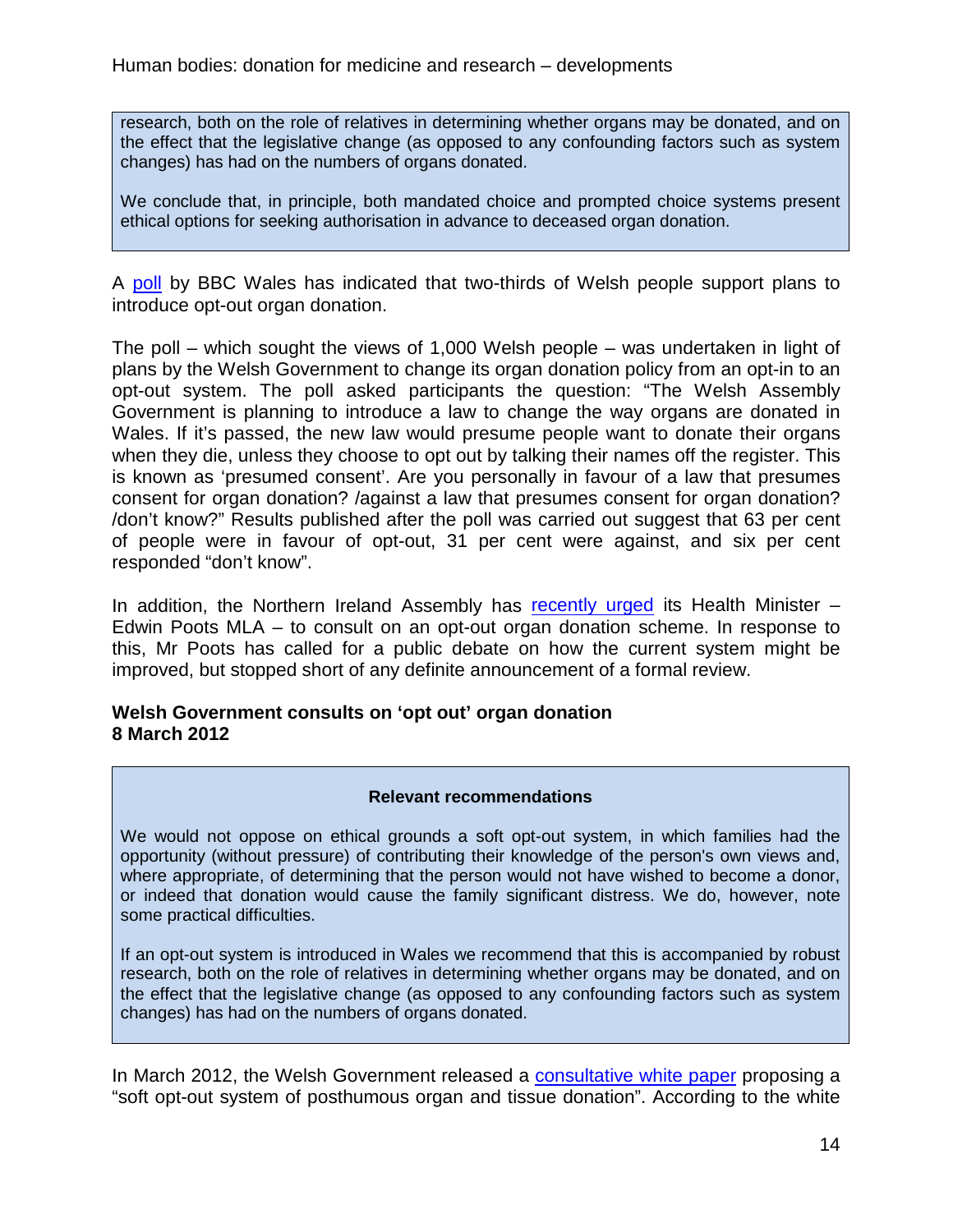paper, 'soft opt-out' would entail a system whereby "the removal and use of organs and tissues is permissible unless the deceased objected during his or her lifetime. Individuals will have a formal mechanism for registering that objection. After death relatives will be involved in the decision making process around donation."

The Welsh Government explicitly stated that the motivation behind the proposed change is to increase the number of available organs for transplantation; "on average approximately one person in Wales dies each week as a donor cannot be found to enable transplantation to go ahead" and in 2010, 67 per cent of donors were not on the organ donor register. In particular, the Welsh Government envisaged a new system to operate according to the following conditions:

- It will apply to people aged 18 or over who live and die in Wales;
- those adults will have the opportunity to make an objection to donation of their organs and tissues;
- there will be an effective and secure system for individuals to make an objection to donation should they wish to, and such a system will enable objection to donation of some or all organs and tissues;
- any objection of an individual to donate organs and/or tissues will be upheld, after death;
- the system will support the opportunity for individuals to change their minds, and to include people who move to Wales or who reach the age of 18; and
- after death families will be involved in the decision making process around donation.

# <span id="page-14-0"></span>**NHSBT gathers faith communities to discuss organ donation 9 March 2012**

### **Relevant recommendations**

We suggest that a stewardship state has a direct responsibility to explore the reasons why some populations are hesitant to donate, and if appropriate, to take action to promote donation.

[A] stewardship role includes a duty to take positive action to remove inequalities that affect disadvantaged groups or individuals. In this context, the stewardship role of the state (exercised here by intermediary bodies such as NHS Blood and Transplant and individual hospitals and trusts and professionals) includes taking action actively to promote donation, in order to ensure that the NHS is able to offer fair access to donation services to *all* UK residents.

In March 2012, NHSBT gathered together representatives from all of the UK's major religious groups for the first national [Organ Donation Congress.](http://www.nhsbt.nhs.uk/news/2012/newsrelease090312.html)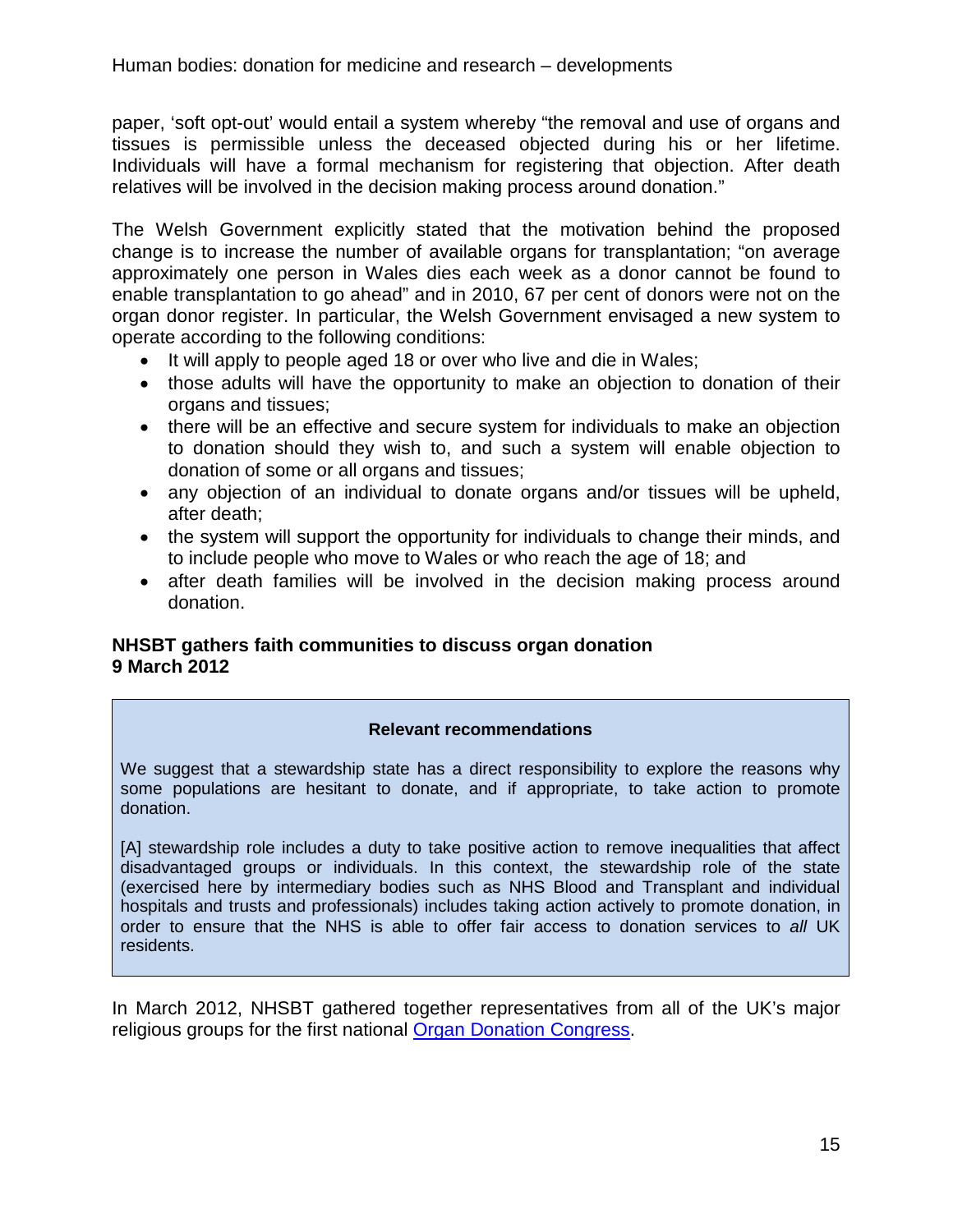Leaders representing Buddhism, Hinduism, Judaism, Islam, Christianity, Jainism and Sikhism participated in a panel discussion about the social, cultural and ethnic influences on deceased donation in the UK.

The religious leaders also contributed to the drafting of a [leaflet](http://www.organdonation.nhs.uk/ukt/how_to_become_a_donor/religious_perspectives/) exploring religious perspectives on organ donation. This new resource gives an overview of each of the religion's views on organ donation. According to NHSBT, "it is hoped the leaflets will help people make an informed choice about joining the NHS Organ Donor Register (ODR), and encourage them to discuss the issue with their family and friends.

### <span id="page-15-0"></span>**HFEA launches strategy to boost egg and sperm donation 5 April 2012**

### **Relevant recommendations**

We recommend that the Royal College of Obstetricians and Gynaecologists and the British Fertility Society should work with the HFEA to review what is currently regarded as best practice in the UK with respect to measures taken to safeguard egg donors, with a view to issuing guidance that will send out a clear public signal about how the welfare of egg donors should underpin any consideration of donation.

We conclude that, in order properly to inform this debate, good quality empirical research evidence is urgently needed as to what, if any, effects financially incentivised gamete donation has on children conceived as a result of such donation and, indeed, on the wider context of how responsibilities towards children are understood.

The HFEA has launched a [national strategy](http://www.hfea.gov.uk/7142.html) to raise awareness of egg and sperm donation and to improve the care of donors.

The strategy will focus on addressing a number of obstacles to donor recruitment and retention which were identified as a result of its 2011 public consultation on donation. In tackling these obstacles, the HFEA will aim to increase awareness of donation and the information that donors receive, improve the "customer servicthat donors receive when they contact clinics, and help donors to provide better information about themselves for future families.

The development of the strategy will include the appointment of a national group of 12- 14 experts from within and outside the fertility sector. According to an HFEA press release, this group will be comprised of "a range of people from diverse experiences – such as blood donation, PR and unregulated sperm websites, as well as those with firsthand experience of sperm and egg donation." This group will then be expected to suggest new approaches to raise awareness of gamete donation.

### <span id="page-15-1"></span>**Study suggests egg donors remain fertile following donation 12 April 2012**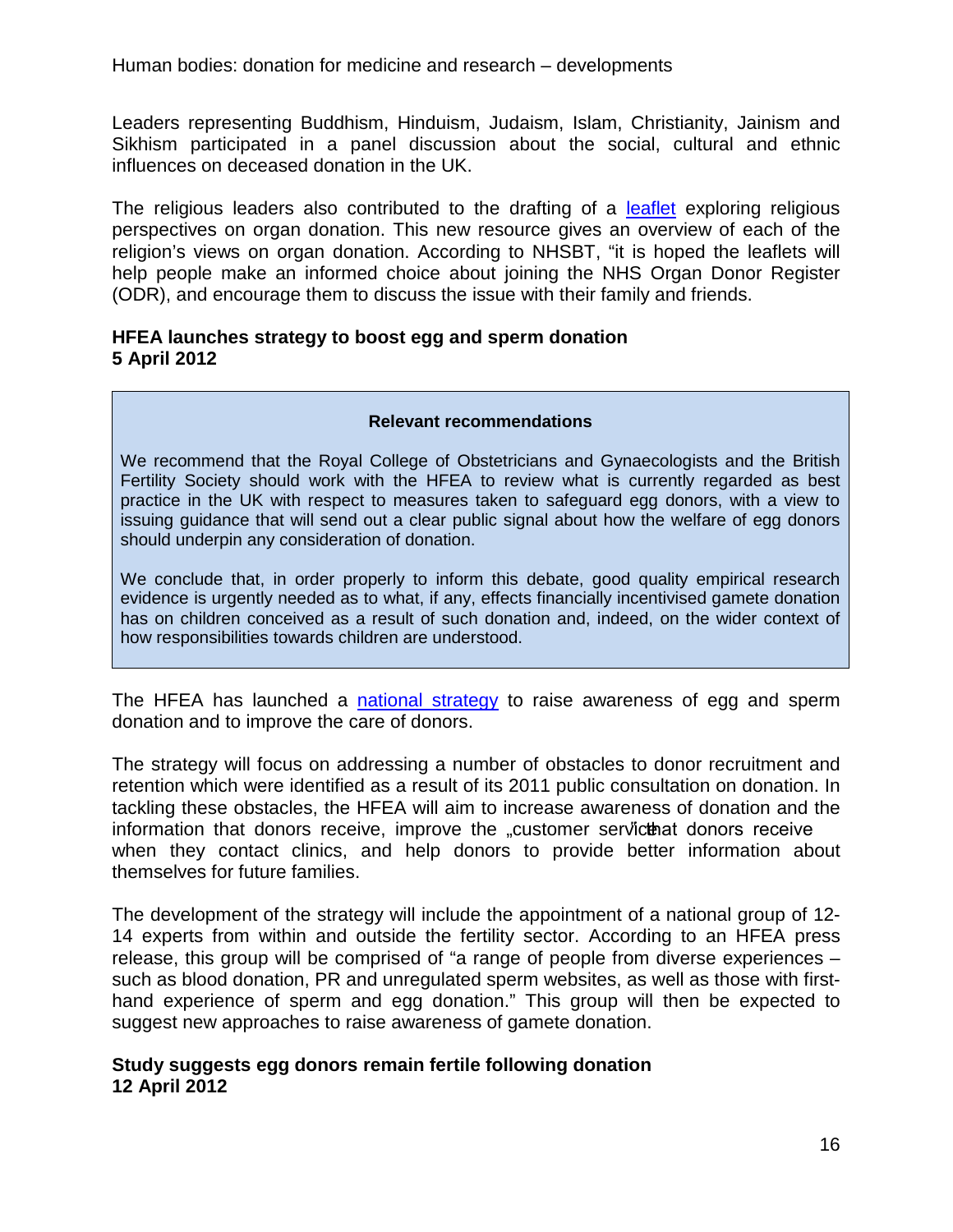### **Relevant recommendations**

We consider that the welfare of the potential donor, especially with respect to egg donors, is central in determining what constitutes acceptable practice in this area.

We endorse the good practice guidance issued by the European Society of Human Reproduction and Embryology (ESHRE) on the treatment of egg donors in the context of cross-border reproductive care, and note its potential relevance also for domestic care. In particular, we endorse ESHRE's call for national registers of gamete donors to be established, and for centres to participate in the collection of national or international data. In addition we recommend, as a matter of urgency, that action is taken by licensed clinics to start collecting data on a systematic basis (if possible retrospectively, as well as through the new registers) to track the long-term health effects of repeat egg donations.

We recommend that the Royal College of Obstetricians and Gynaecologists and the British Fertility Society should work with the HFEA to review what is currently regarded as best practice in the UK with respect to measures taken to safeguard egg donors, with a view to issuing guidance that will send out a clear public signal about how the welfare of egg donors should underpin any consideration of donation.

A [study](http://www.fertstert.org/article/S0015-0282%2812%2900326-3/abstract) published by a team of Belgian researchers concluded that donating eggs does not appear to have a negative effect on a woman's chances of becoming pregnant.

The study aimed to assess whether there is an increased risk of infertility in 194 women that have previously undergone ovarian stimulation and egg retrieval for the purposes of donation. It concluded that, of the women who indicated having pursued conception after egg donation, 57 out of 60 – or 95 per cent – became pregnant without assistance.

### <span id="page-16-0"></span>**Fertility company targets female Cambridge students for donor eggs 12 May 2012**

### **Relevant recommendations**

The Council rejects outright the concept of paying a 'purchase' price for gametes, where any payment made is understood as payment for the gamete itself, rather than as recompense or reward to the donor herself or himself.

We consider that the welfare of the potential donor, especially with respect to egg donors, is central in determining what constitutes acceptable practice in this area.

We recommend that the Royal College of Obstetricians and Gynaecologists and the British Fertility Society should work with the HFEA to review what is currently regarded as best practice in the UK with respect to measures taken to safeguard egg donors, with a view to issuing guidance that will send out a clear public signal about how the welfare of egg donors should underpin any consideration of donation.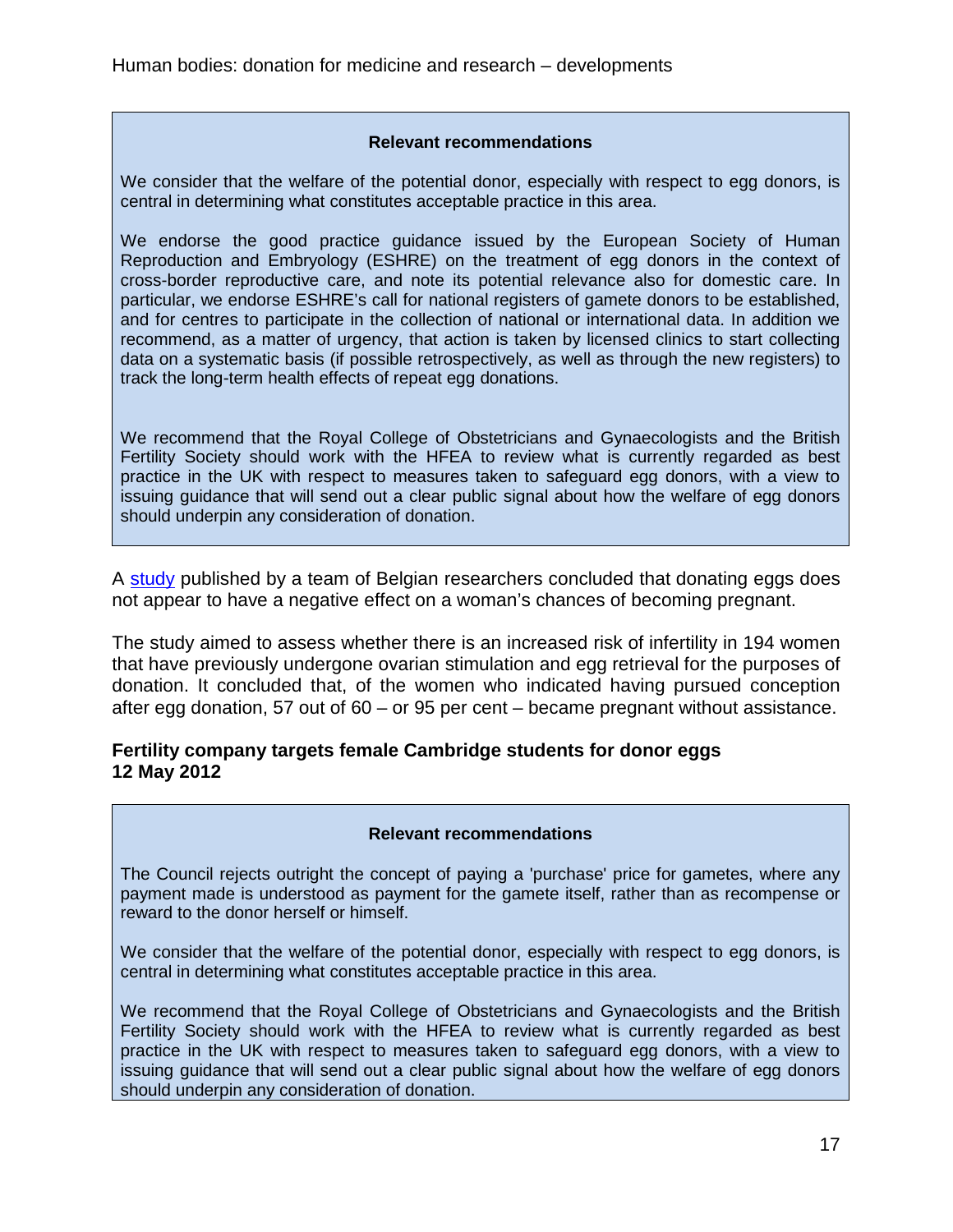The *[Huffington Post](http://www.huffingtonpost.co.uk/2012/05/12/cambridge-students-offered-money-egg-donation_n_1511473.html)* reported that female students at Cambridge University were targeted as potential egg donors. Leaflets were distributed, asking female students to donate eggs in order to help an infertile couple, who are believed to be graduates of the university.

The leaflets were produced by Altrui, a company which specialises in 'altruistic egg donation'. Under existing legislation, donors are permitted to receive financial compensation (but not direct payment), with an upper limit of £750. The flyers have raised concerns that students may be enticed into donating out of financial hardship.

# <span id="page-17-0"></span>**Study highlights success of TOPS June 2012**

#### **Relevant recommendation**

We welcome the voluntary accreditation scheme for units conducting phase 1 trials, established in 2008 by the Medicines and Healthcare products Regulatory Authority (MHRA), which requires that accredited units must have a procedure in place to address overvolunteering. We recommend that the MHRA should monitor closely any units that do not apply for accreditation, with a view to making requirements to guard against over-volunteering compulsory if necessary. We further recommend that the National Research Ethics Service should consult on the possibility of limiting the total number of first-in-human trials in which any one individual should take part.

A research paper published in the *[European Journal of Clinical Pharmacology](http://www.ahppi.org.uk/cms/wp-content/uploads/2012/03/Boyce-et-al.-TOPS-an-internet-based-system-to-prevent-healthy-subjects-from-over-volunteering-for-clinical-trials.-EJCP-2012-copy1.pdf)* concluded that The Over-volunteering Prevention System (TOPS) system is widely used. Specifically, it found that a total of 55 research units (29 clinical research organisations, 13 universities, eight hospitals and five pharmaceutical companies) throughout the UK registered to use TOPS, and have entered a total of 124,906 volunteers into the system. Given these findings, the study concluded that TOPS is widely used and effective, and helps research units to comply with UK clinical trial regulations.

# <span id="page-17-1"></span>**Patients at Devon hospital asked to be organ donors on admission 14 June 2012**

#### **Relevant recommendation**

That stewardship role includes a duty to take positive action to remove inequalities that affect disadvantaged groups or individuals. In this context, the stewardship role of the state (exercised here by intermediary bodies such as NHS Blood and Transplant and individual hospital trusts and professionals) includes taking action actively to promote donation, in order to ensure that the NHS is able to offer fair access to donation services to *all* UK residents.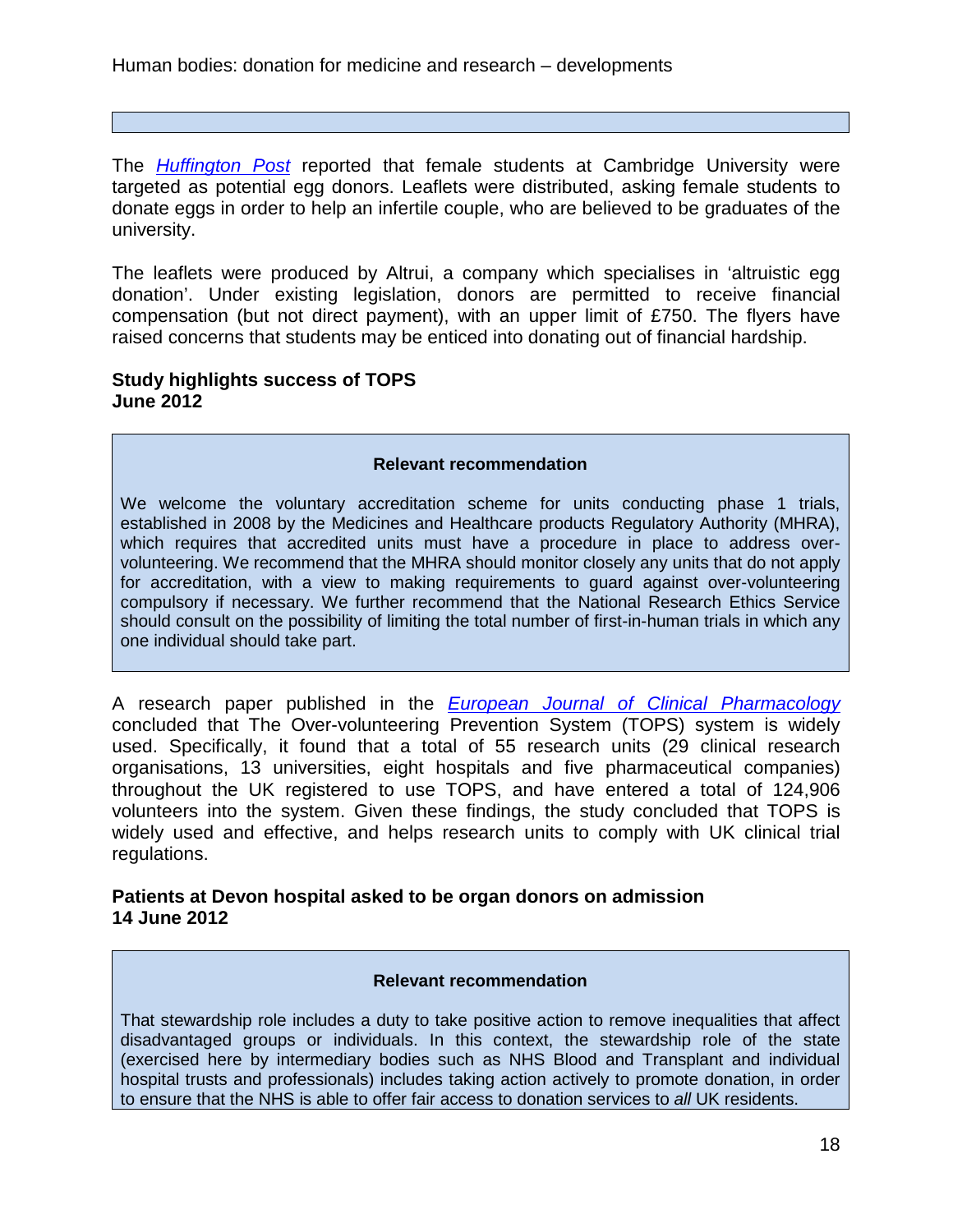In June 2012, it was [reported](http://www.bbc.co.uk/news/uk-england-devon-18435641) that Torbay hospital in Devon started asking every patient admitted if they are, or would register as, an organ donor. Torbay hospital, which is the only hospital in the county asking patients, said the answers would be recorded on patients' files but not passed on to any other body.

# <span id="page-18-0"></span>**Welsh Government launch opt-out consultation 18 June 2012**

#### **Relevant recommendations**

We would not oppose on ethical grounds a soft opt-out system, in which families had the opportunity (without pressure) of contributing their knowledge of the person's own views and, where appropriate, of determining that the person would not have wished to become a donor, or indeed that donation would cause the family significant distress. We do, however, note some practical difficulties.

If an opt-out system is introduced in Wales we recommend that this is accompanied by robust research, both on the role of relatives in determining whether organs may be donated, and on the effect that the legislative change (as opposed to any confounding factors such as system changes) has had on the numbers of organs donated.

We conclude that, in principle, both mandated choice and prompted choice systems present ethical options for seeking authorisation in advance to deceased organ donation.

The Welsh Government launched a [consultation](http://wales.gov.uk/consultations/healthsocialcare/organbill/?lang=en) on the Draft Human Transplantation (Wales) Bill. The draft Bill would introduce a 'soft opt-out system' for organ and tissue donation in Wales. A 'soft opt-out system' deems a person's consent to donation to have been given unless they objected during their lifetime but also gives those individuals with very close relationships to the deceased an important role to play in the process.

Currently, there are a number of ways 'appropriate consent' to organ donation can be provided in Wales: express consent given by donor while they were alive (for example by joining the Organ Donor Register); a nominated representative giving express consent after the person's death; where the donor had given no instructions for or against during their lifetime, the relevant next of kin can give express consent on their behalf, based on what they think or know the deceased would have wanted. The draft Bill would add 'deemed' consent as a new form of consent to donation for those over the age of 18 who live and die in Wales. There "will be safeguards for children, people who 'lack capacity' and those who do not live permanently in Wales". The explicit purpose of the proposed change in policy is to increase the number of organ and tissue donors.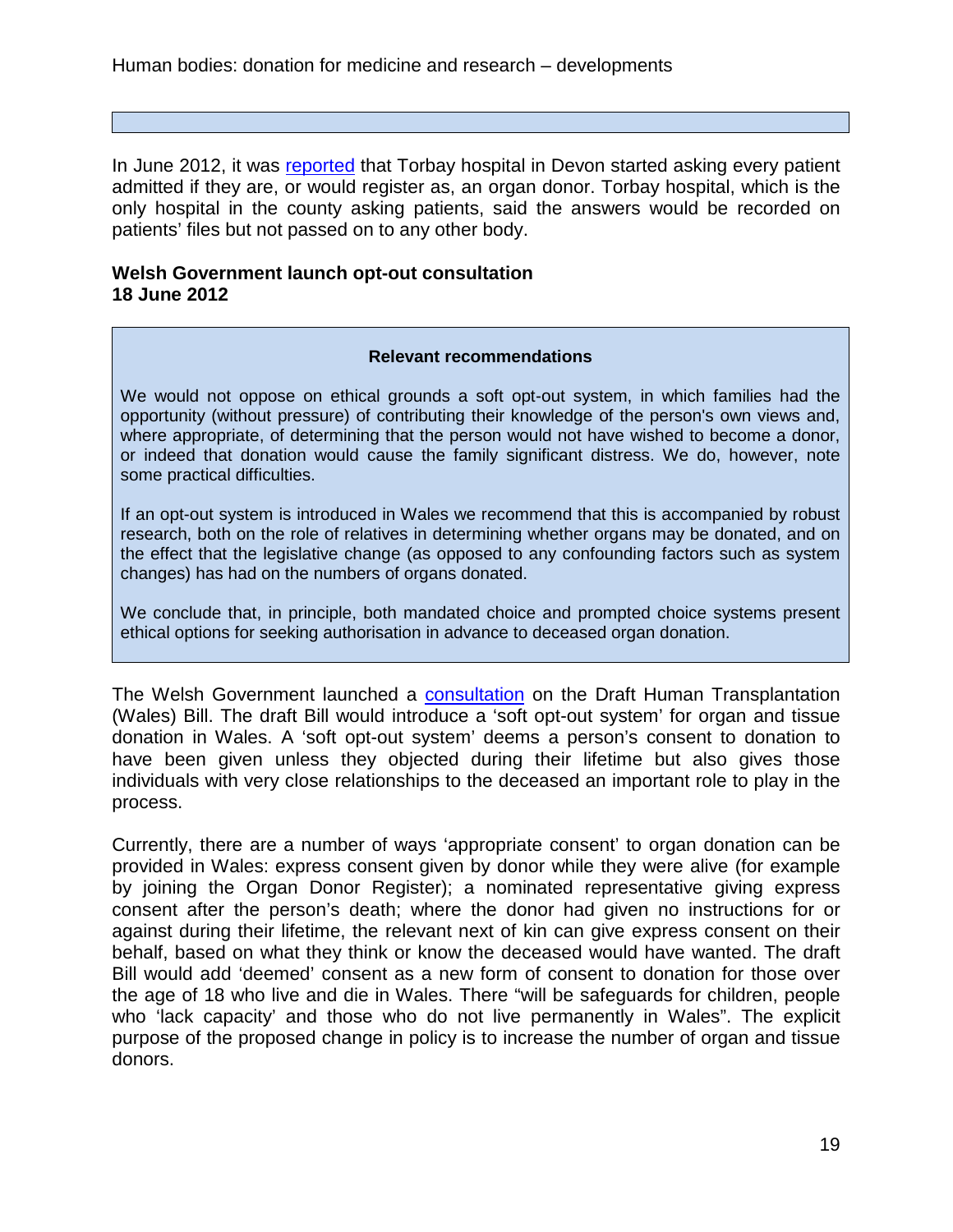The draft Bill, which, if passed, would come into effect in 2015, would be the first opt-out scheme in the UK. The consultation is open until 10 September 2012.

## <span id="page-19-0"></span>**Transplant Alliance publishes strategic plan 13 July 2012**

### **Relevant recommendations**

We suggest that a stewardship state has a direct responsibility to explore the reasons why some populations are hesitant to donate, and if appropriate, to take action to promote donation.

[A] stewardship role includes a duty to take positive action to remove inequalities that affect disadvantaged groups or individuals. In this context, the stewardship role of the state (exercised here by intermediary bodies such as NHS Blood and Transplant and individual hospitals and trusts and professionals) includes taking action actively to promote donation, in order to ensure that the NHS is able to offer fair access to donation services to *all* UK residents.

In July 2012, the Department of Health's announced the publication of a [strategic plan](http://www.dh.gov.uk/health/files/2012/07/2900219-BAME-Strategic-Plan-Web-accesible-pdf.pdf) which sought to address the underrepresentation of black, Asian and minority ethnic (BAME) people on whole organ and bone marrow recipients.

The plan, which was authored by the National BAME Transplant Alliance, a new group which aims to bring together people and organisations with in-depth knowledge of their communities to address the problem of low donor and transplant rates.

The introduction to the strategic plan notes that "a raft of recent reports, from the UK Stem Cell Strategic Forum, the Organ Donation Taskforce, the All Party Parliamentary Kidney Group and the Nuffield Council on Bioethics, have all raised this as an issue and its consequences for equality of access to healthcare.

The objectives of the group are stated as:

- To establish the group as the authoritative voice for BAME donation, built on a reputation for sound advice, guidance and leadership.
- To facilitate discussion and agree strategies to increase representation on donor registries of individuals from BAME or mixed parentage backgrounds.
- To provide high level coordination and advice on awareness campaigns covering the donation of stem cells and whole organs from BAME and mixed parentage populations.
- To facilitate better networking to support work at a local and national level.
- To promote the implementation of joint initiatives covering different types of donation wherever possible.
- To identify and support initiatives and projects that help overcome the barriers that exist in preventing the conversion of willing donor to successful transplant.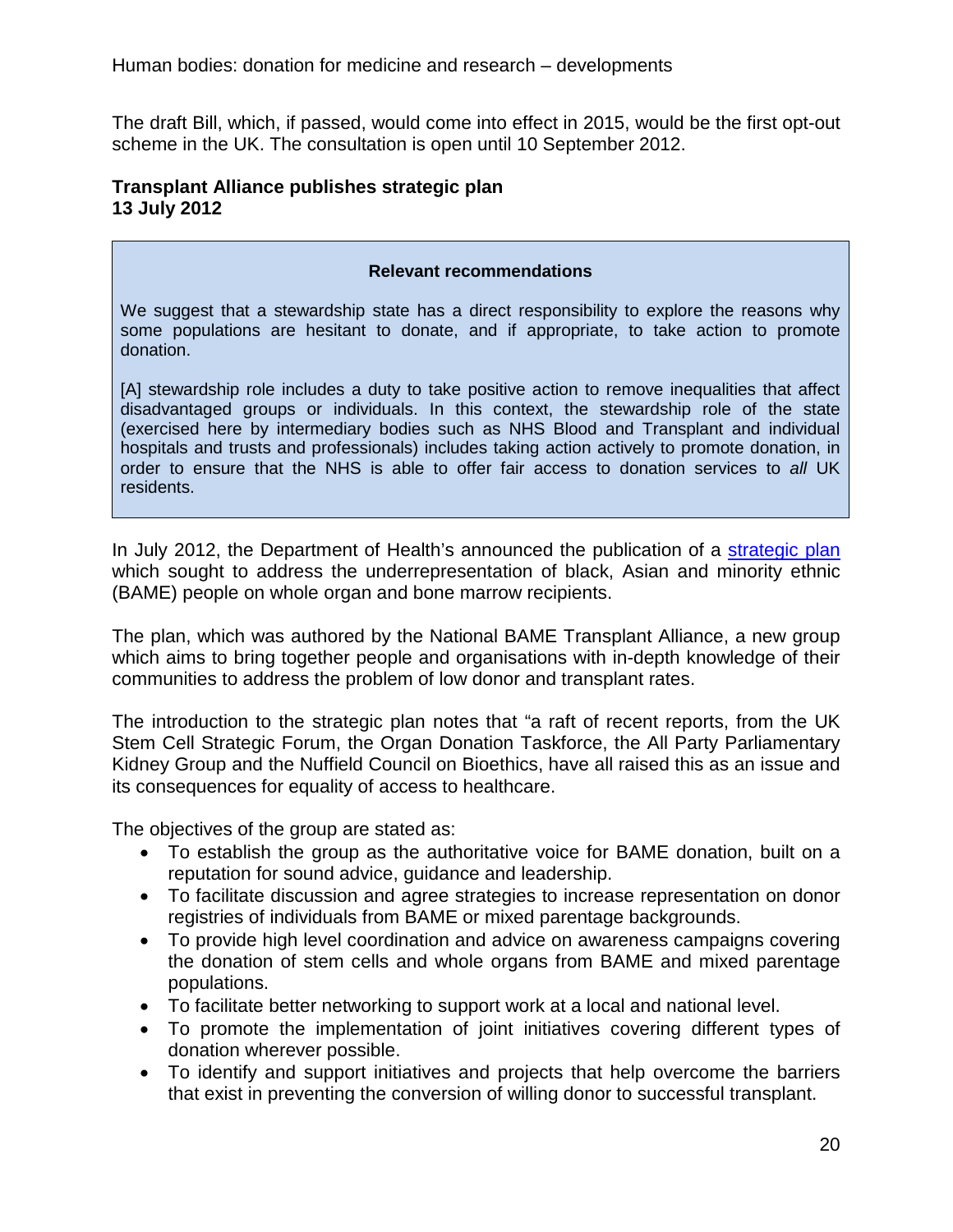# <span id="page-20-0"></span>**NHSBT launch organ donation survey 27 July 2012**

#### **Relevant recommendations**

We therefore suggest that a stewardship state has a direct responsibility to explore the reasons why some populations are hesitant to donate, and if appropriate to take action to promote donation.

The Working Party endorses the Organ Donation Taskforce's focus on tackling the structural problems that have, in the past, hindered the optimal use of the organs that are potentially available.

There is clearly a risk that, in the face of such organisational changes and pressure on budgets, valuable systemic improvements that have led in recent years to significant increases in the number of organs made available for transplantation might be lost. We recommend that the Department of Health should monitor closely the impact of these changes on organ donation services, and be prepared if necessary to act to protect systems that have been shown to work well.

NHS Blood and Transplant (NHSBT) published a survey which aimed to gather opinion from both members of the public and stakeholders about how arrangements for organ donation in the UK should progress after 2013.

The survey asked a range of questions, including how NHSBT might maximise the use of every organ through organisational changes; how to ensure that everyone with the potential to donate has the opportunity to do so; how to increase the donor pool; and how to make organ donation "a normal part of UK culture". Among the options offered to respondents to the survey are: giving people registered on the Organ Donor Register priority as transplant recipients (a system which currently operates in Israel); and the introduction of new financial rewards for intensive care units that provide organs. In addition, the question of moving to a system of 'presumed consent' for organ donation – as is currently being tried in Wales – is also raised.

As part of its follow-up activities, the Nuffield Council submitted a [response](http://www.nuffieldbioethics.org/sites/default/files/files/NHSBT_survey_summary_of_answers.pdf) to this survey. [Results](http://www.organdonation.nhs.uk/ukt/newsroom/statements_and_stances/odt_engagement_exercise.pdf) of the survey were published in November 2012, and will inform a new strategy document that is expected to be published in April 2013.

### <span id="page-20-1"></span>*JME* **article notes research opportunity following Organ Directive 8 August 2012**

### **Relevant recommendations**

We suggest that routine information about the Organ Donor Register should include explicit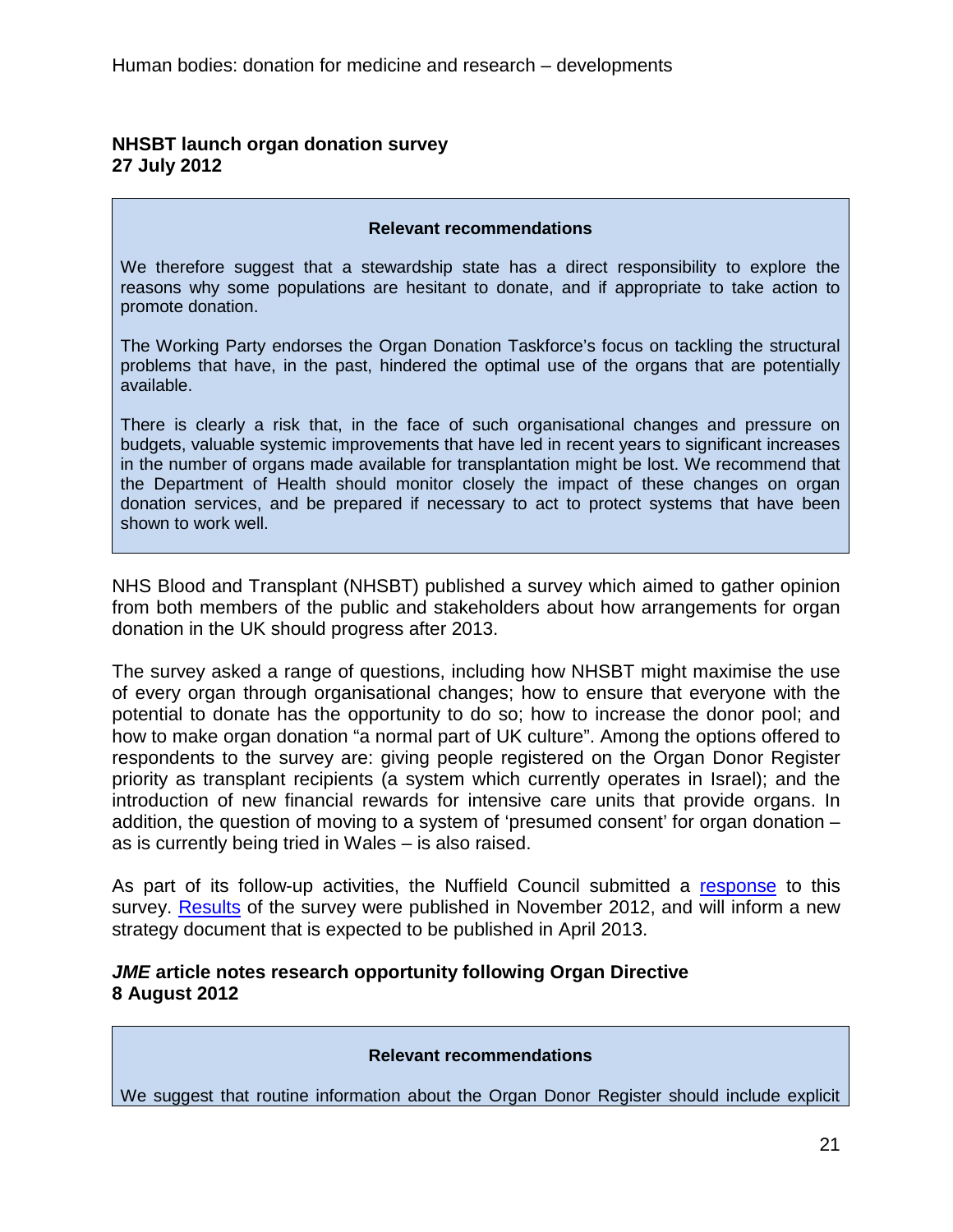reference to the potential research uses of organs and tissue, and that potential donors should have the option of authorising such uses in advance.

Should such a pilot scheme prove successful, we recommend that the possibility of donating for research purposes (distinguishing between research as part of the transplantation process, and research undertaken with material that would otherwise not be used for transplantation) should be included within the standard consent/authorisation documentation for deceased donation.

An article published in the *[Journal of Medical Ethics](http://jme.bmj.com/content/38/10/593.full.pdf+html)* suggested that opportunities for translational research to be further supported may arise as a result of the EU Organ Directive (2010).

The article – written by Antonia Cronin, James Douglas, and Steven Sacks – noted that the provisions of the Human Tissue Act 2004, and specifically its requirements for a system of licencing for transplantation research, meant that opportunities for research were being missed. Conversely, regulations introduced as following the European Organ Directive (2010), impose a compulsory licencing system, similar to that for research, on the *whole* transplantation process. This, argued the authors of the paper, goes beyond what is required by the Directive and may have an inhibitory effect similar to that already seen in research. However, following a public consultation, the DH has stated that all sanctions under the new regulations were to be decriminalised. This, it was suggested, highlights "an awareness of the DH that excessive regulation unnecessarily harms the transplantation process. An opportunity thus arises for the Human Tissue Authority…to end the current illogical and harmful separation of transplantation and transplantation research by ensuring that all centres licenced for organ donation, retrieval and transplantation are also fully licenced for related research."

# <span id="page-21-0"></span>**ASRM finds egg donor recruiters ignore ethical standards 9 August 2012**

### **Relevant recommendations**

We consider that the welfare of the potential donor, especially with respect to egg donors, is central in determining what constitutes acceptable practice in this area.

We endorse the good practice guidance issued by the European Society of Human Reproduction and Embryology (ESHRE) on the treatment of egg donors in the context of cross-border reproductive care, and note its potential relevance also for domestic care. In particular, we endorse ESHRE's call for national registers of gamete donors to be established, and for centres to participate in the collection of national or international data. In addition we recommend, as a matter of urgency, that action is taken by licensed clinics to start collecting data on a systematic basis (if possible retrospectively, as well as through the new registers) to track the long-term health effects of repeat egg donations.

We recommend that the World Health Organization should develop appropriate guiding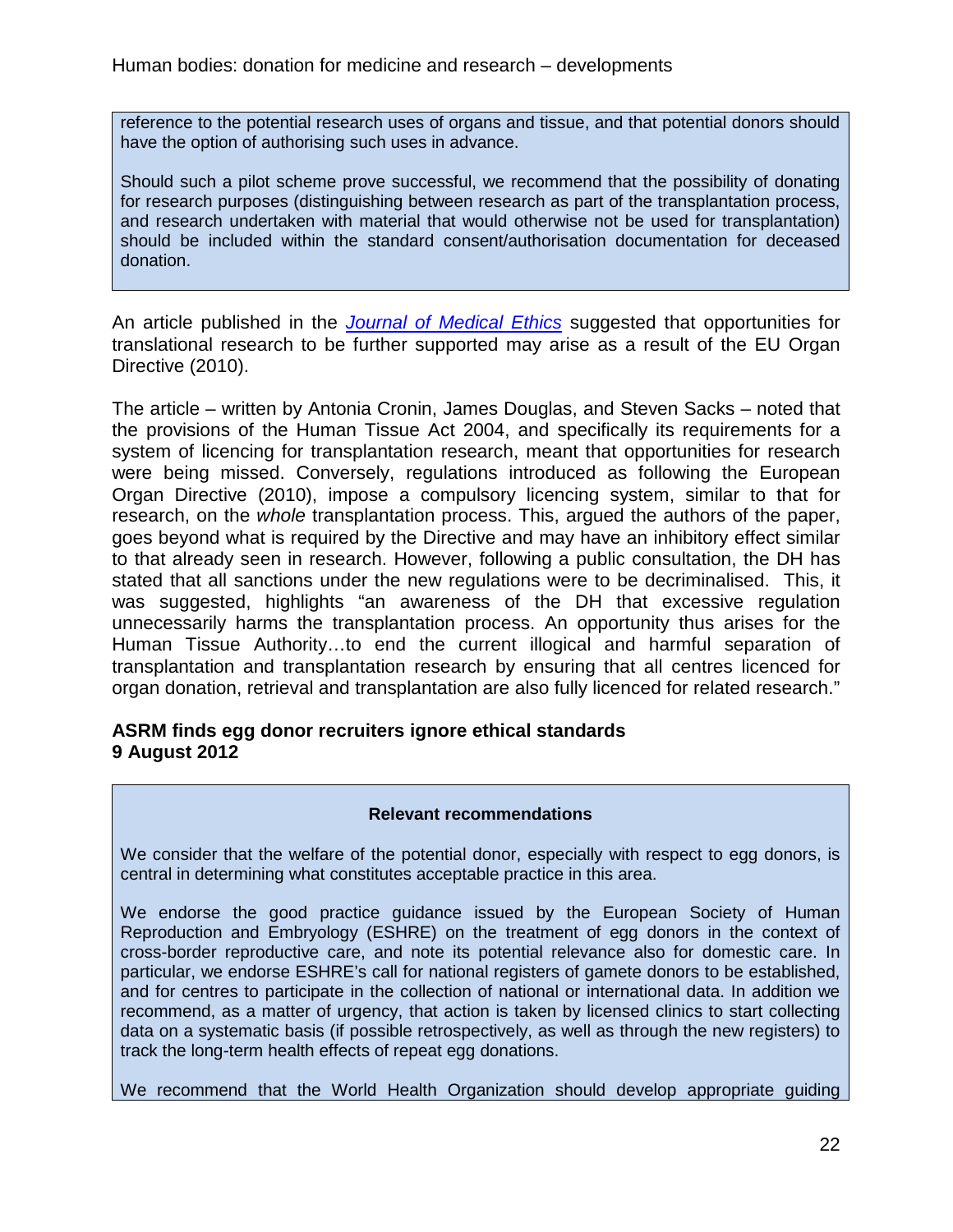principles to protect egg donors from abuse or exploitation.

We conclude that there should be a coherent and managed infrastructure for egg and sperm donation, on the lines of the structures currently in place for organ donation.

The way that US egg donors are recruited by fertility clinics and other groups was examined by the Society for Assisted Reproductive Technology (SART), an organisation affiliated with the American Society for Reproductive Medicine (ASRM).

In a paper published in *[Fertility and Sterility](http://www.fertstert.org/article/S0015-0282%2812%2900705-4/abstract)*, SART highlighted the results of a survey of the websites of over 100 egg donor 'agencies' or IVF clinics that recruit donors online and display the amount that donors could expect to be paid in what the authors describe as 'compensation' for their donation.

The survey found that a significant number of websites were non-compliant with the ASRM's guidelines. For example 34 per cent varied the amount of compensation they offered according to the donor's traits (e.g. the (perceived) 'trait' of prior donation success), and 41 per cent did not have a specific requirement that donors should be over the age of 21, both of which are specified by ASRM guidelines. In light of these findings, SART recommended that the ASRM should consider changes to its guidelines, along with improvements to monitoring and action by the ASRM in relation to compliance.

# <span id="page-22-0"></span>**MEPs oppose paid donation of tissues and cells 11 September 2012**

# **Relevant recommendations**

We endorse the current position that no payment, over and above the direct reimbursement of costs incurred in being a donor, should be made to living organ donors. We also conclude that systems assigning priority to those who have earlier expressed a willingness to donate are inappropriate, given the wide range of circumstances in which people are held to be ineligible to donate different forms of bodily material.

We do, however, endorse the current guidance by the Department of Health that the costs incurred by living organ donors (including actual lost earnings) should be fully reimbursed by their local Primary Care Trusts. Given the current organisational changes within the NHS in England, under which both Primary Care Trusts and the Human Tissue Authority will be abolished in their current form, we urge the Department of Health to ensure that this guidance is given proper weight within the new organisational structures. Possible ways of achieving this would include through legally binding Directions or through the Code of Practice issued under the Human Tissue Act.

We have already argued that the state has a stewardship role in maximising the donation of bodily materials, where these have the potential to contribute to improved health, and within ethical limits. To that extent, and no further, the aim of national self-sufficiency is clearly laudable. However, where this national self-sufficiency cannot be achieved without taking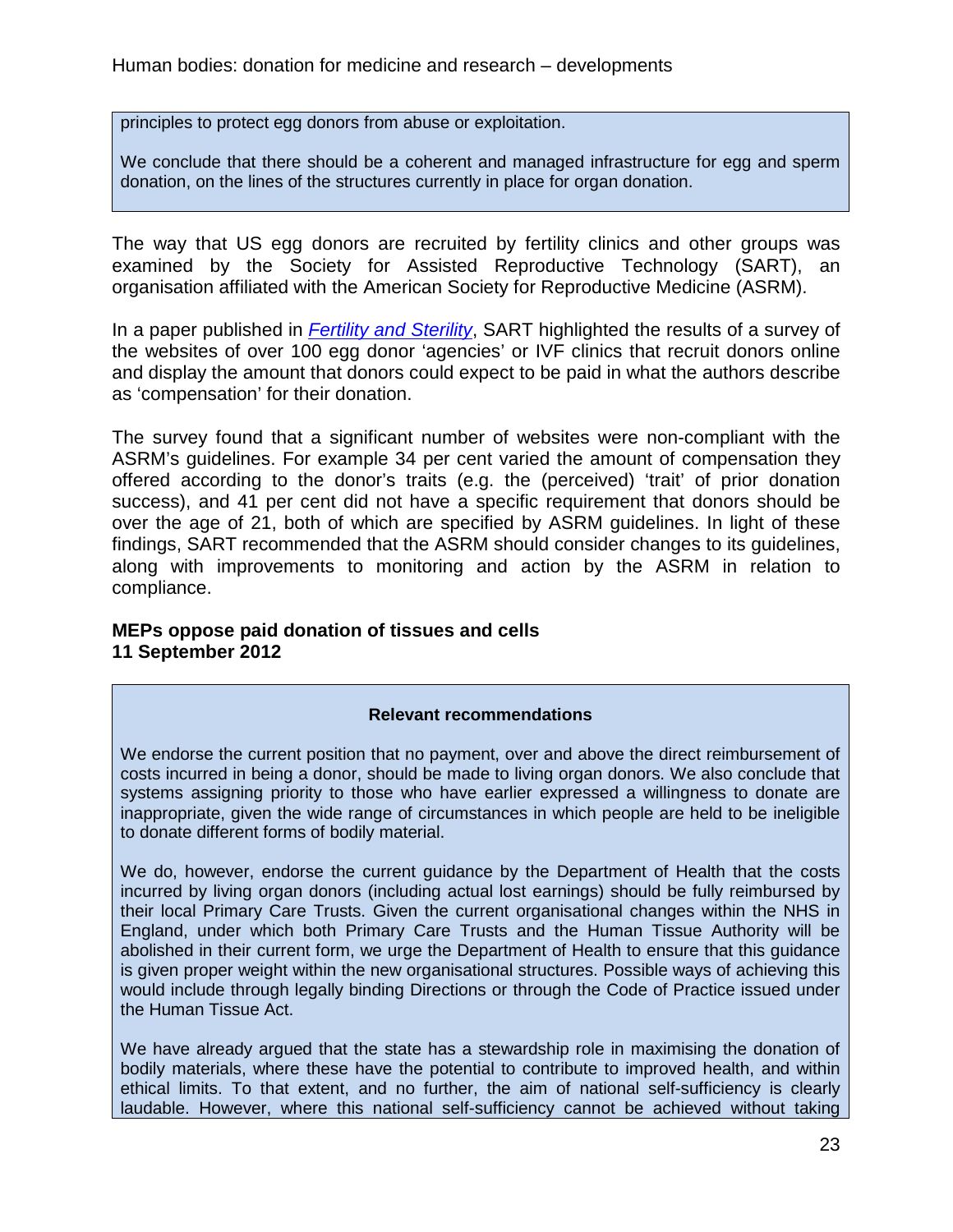action that would otherwise be regarded as unethical, the fact that people may still choose to travel abroad should not force a change of policy.

A non-binding [resolution](http://www.europarl.europa.eu/sides/getDoc.do?pubRef=-//EP//TEXT+TA+P7-TA-2012-0320+0+DOC+XML+V0//EN&language=EN) adopted by MEPs stated that the donation of tissues and cells should be voluntary, unpaid and – in most cases – anonymous.

In a [press release](http://www.europarl.europa.eu/pdfs/news/expert/infopress/20120907IPR50817/20120907IPR50817_en.pdf) from the European Parliament, the contents of the resolution were summarised, and it was noted that MEPs also supported the proposal that, while healthcare remains mainly a national responsibility, they recommended that EU countries should cooperate better on cross-border donations.

The resolution was drafted by Marine Yannakoudakis, and adopted by 551 votes to 14, with 81 abstentions. Among the key points of the resolution was the call by MEPs for all EU countries to ban financial incentives for donation and to clearly define the conditions under which financial compensation may be granted, for example to reimburse travel expenses or loss of earnings. Moreover, the MEPs also called on the European Commission to propose legislation designed to guarantee the principle of unpaid donation.

### <span id="page-23-0"></span>**Funeral expenses recommendation cited in** *National Post* **article 25 September 2012**

### **Relevant recommendation**

We recommend that NHS Blood and Transplant should consider establishing a pilot scheme to test the public response to the idea of offering to meet funeral expenses for those who sign the ODR and subsequently die in circumstances where they could become organ donors.

The *[National Post](http://fullcomment.nationalpost.com/2012/09/25/marni-soupcoff-hands-off-our-hearts-and-lungs-corneas-kidneys-and-tissues/)* cited the Council's recommendation in relation to the payment of funeral expenses, in an article that focused on shortages in organs for donation in Canada.

The article endorsed the Council's recommendation that a pilot scheme should be introduced by the Department of Health which pays funeral expenses of registered organ donors who die in circumstances where their organs may be used for transplantation. Specifically, the article states: "A British ethics body called the Nuffield Council of Bioethics suggested that the UK's National Health Service should start paying for organ donors' funeral costs. It would be a small step, but a relatively safe one. Access to organs would not be affected — rich people awaiting transplants would not be given any advantage since the costs would be borne by the government, not the would-be recipient.

And the prospect of a potential donor being unduly enticed to give up his organs seems unlikely given that the reward for the decision would not accrue to him. On the other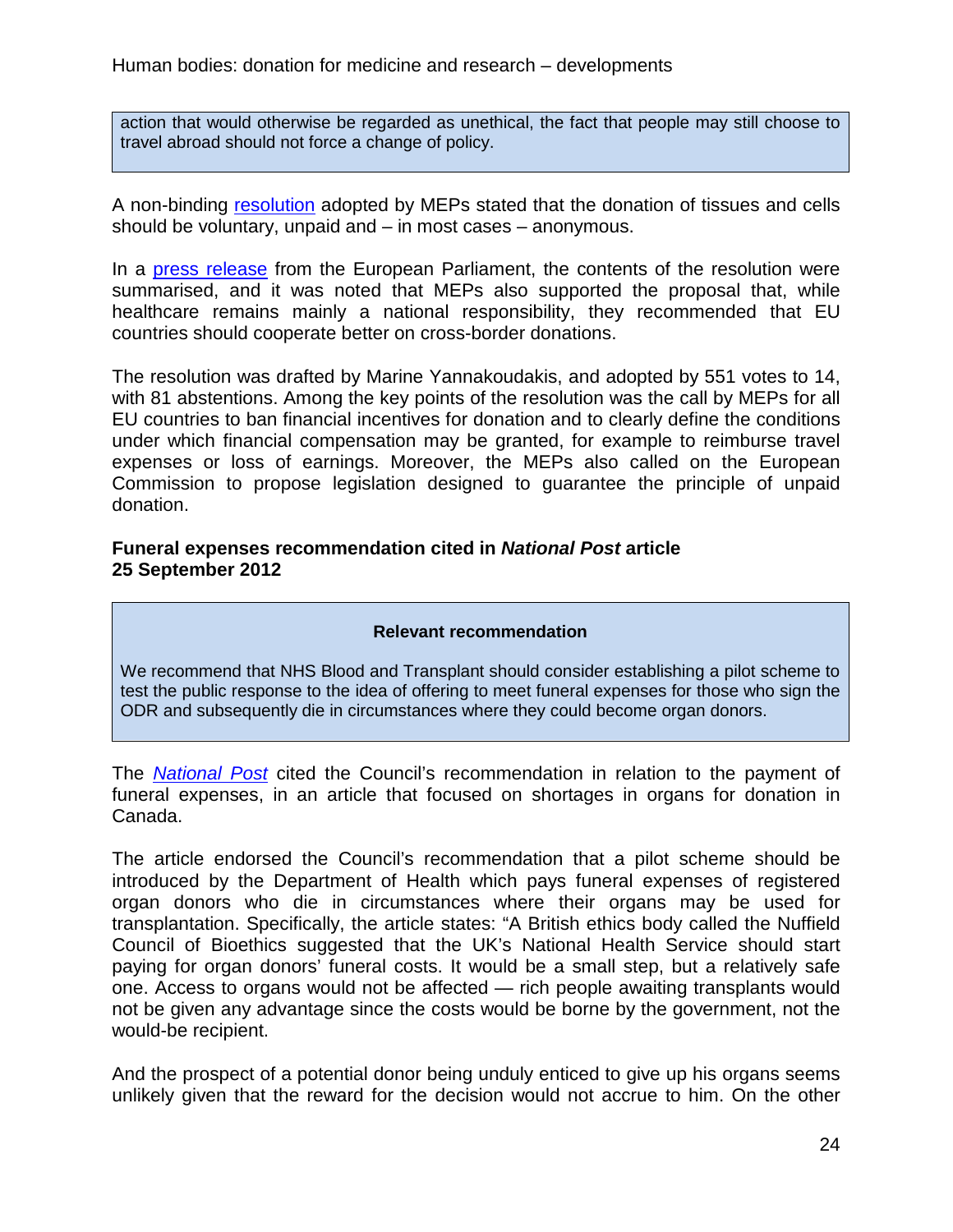hand, the promise of funeral payments might make the very common instance of a grieving family overruling a donor's previously stated intent to give up his organs, less likely to occur.

After all, it's the family that must deal with the funeral arrangements."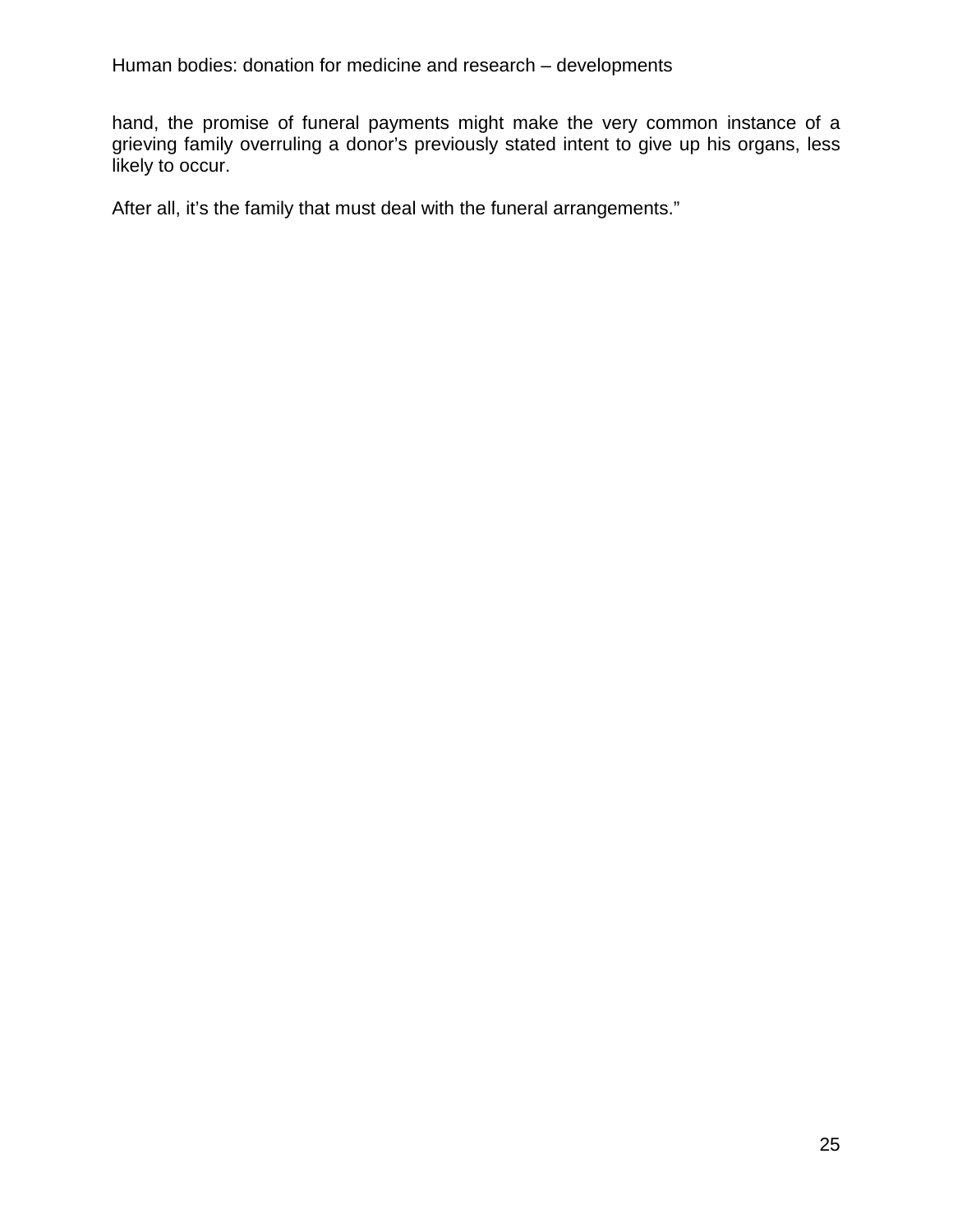# <span id="page-25-0"></span>**General developments**

## <span id="page-25-1"></span>**Longest organ donation 'chain' recorded in the US 23 February 2012**

In February, the *[Independent](http://www.independent.co.uk/life-style/health-and-families/health-news/there-was-someone-who-needed-it-60-lives-30-kidneys-all-linked-in-longest-donor-chain-7320519.html)* reported that the longest ever kidney transplant chain had been carried out in the United States. The transplant chain began with a non-directed altruistic donation – also known as 'altruistic donation' – and resulted with 30 patients receiving kidneys from 30 living donors. The operations were carried out over a period of four months in 17 hospitals across 11 states.

### <span id="page-25-2"></span>**China to phase out prisoner organ donation 23 March 2012**

A piece in the *Guardian* newspaper reported that a Chinese health official announced that the Chinese Government intends to abolish "the transplanting of organs from executed prisoners within five years and try to spur more citizens to donate".

Vice Health Minister Huang Jiefu was quoted as stating that the high rates of infection in the prisoner's bodies meant that "the long-term survival rates for people with transplanted organs in China are always below those of people in other countries".

### <span id="page-25-3"></span>**US court will not reconsider bone marrow payments ruling 28 March 2012**

In March 2012, [AP reported](http://finance.yahoo.com/news/court-wont-reconsider-bone-marrow-132507105.html) that the  $9<sup>th</sup> US Circuit Court of Appeals declined the$ Obama administration's request to reconsider a ruling the court gave in December 2011 that allows bone marrow donors to be paid for their donations like blood donors. The court ruled that technological developments had made the process of donating bone marrow similar enough to giving blood plasma such that the procedure does not now amount to an organ transplant.

The administration had 90 days to petition the US Supreme Court, but [declined to do](http://vitals.nbcnews.com/_news/2012/06/26/12423506-bone-marrow-donors-may-be-compensated-after-ruling-stands?lite)  [so.](http://vitals.nbcnews.com/_news/2012/06/26/12423506-bone-marrow-donors-may-be-compensated-after-ruling-stands?lite) This means that some bone marrow donors could soon be compensated for their donation.

### <span id="page-25-4"></span>**Facebook enables users to indicate organ donor status 1 May 2012**

The social networking website, Facebook, announced the inclusion of a [feature](http://www.facebook.com/help/organ-donation) which allows its users to indicate their organ donor status on their individual member profiles. The feature, which is currently only available in the US and the UK, also presents a link to a Facebook webpage which explains how to register as an organ donor.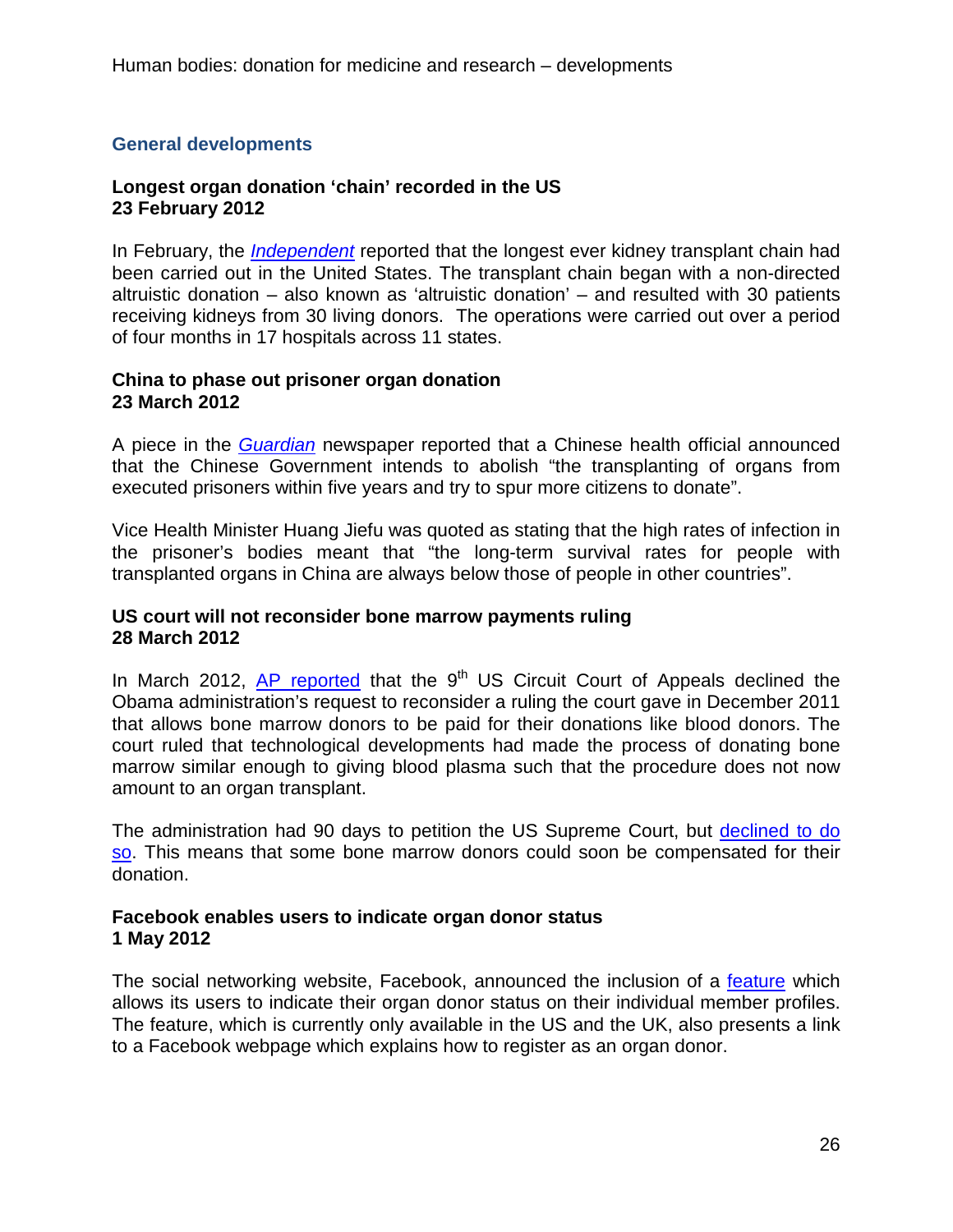The new feature appears to have had some success: on the first day of its launch, 6,000 people in the US reportedly registered as organ donors through links provided by the Facebook website. This is in comparison to a typical daily figure of 400 new registrations.

# <span id="page-26-0"></span>**Recipients of donor eggs barred from donating blood 16 July 2012**

An article in *[The Times](http://www.thetimes.co.uk/tto/science/medicine/article3476324.ece)* reported that women in the UK who received donated eggs during fertility treatment will be barred from donating blood in order to help prevent the spread of vCJD. The ban was implemented following a recommendation from the UK Standing Advisory Committee on Care and Selection of Donors. The committee made the recommendation on the basis of a [2010 paper](http://www.plosone.org/article/info%3Adoi%2F10.1371%2Fjournal.pone.0008765) showing prion infection in the uterus of a US woman who had died of vCJD, which demonstrated the possibility of onward transfer of the disease. The ban does not apply to people conceived as a result of egg or embryo donation or women who have used donated sperm.

# <span id="page-26-1"></span>**Research shows that tax breaks haven't increased organ donor rates 31 August 2012**

An article published in the [American Journal of Transplantation](http://onlinelibrary.wiley.com/doi/10.1111/j.1600-6143.2012.04044.x/abstract) has suggested that the policy of some US states to offer tax breaks to living organ donors has not increased the rate of donation.

In total, 15 US states passed tax deductions, and one passed a tax credit, to help recompense donors for potential medical, accommodation and wage losses that might eventuate from their decision to become living donors. Researchers assessed data from each of the states which had passed these tax policies and found there to be no statistically significant effect on donation rates. They suggested that there may be several reasons why this policy proved ineffective at raising the level of living donation: the cash value of the tax deduction was too low to offset costs to donors; there was a lack of public awareness about the tax scheme; and states that were proactive enough to pass these tax policies may have already depleted their donor pools with previous interventions.

# <span id="page-26-2"></span>**'Matching donors' website launched 31 August 2012**

A website which aims to match living donors with potential recipients of their kidneys was launched in the UK in August 2012.

A press release from the HTA noted that "The HTA is aware of the launch of the matching donors website in the UK. We are not yet clear how it will operate here and the legal implications, and we have not had a conversation with the charity about these issues. Once we have more information, we can advise members of the public considering the possibility of arranging a donation through this route. Our initial review